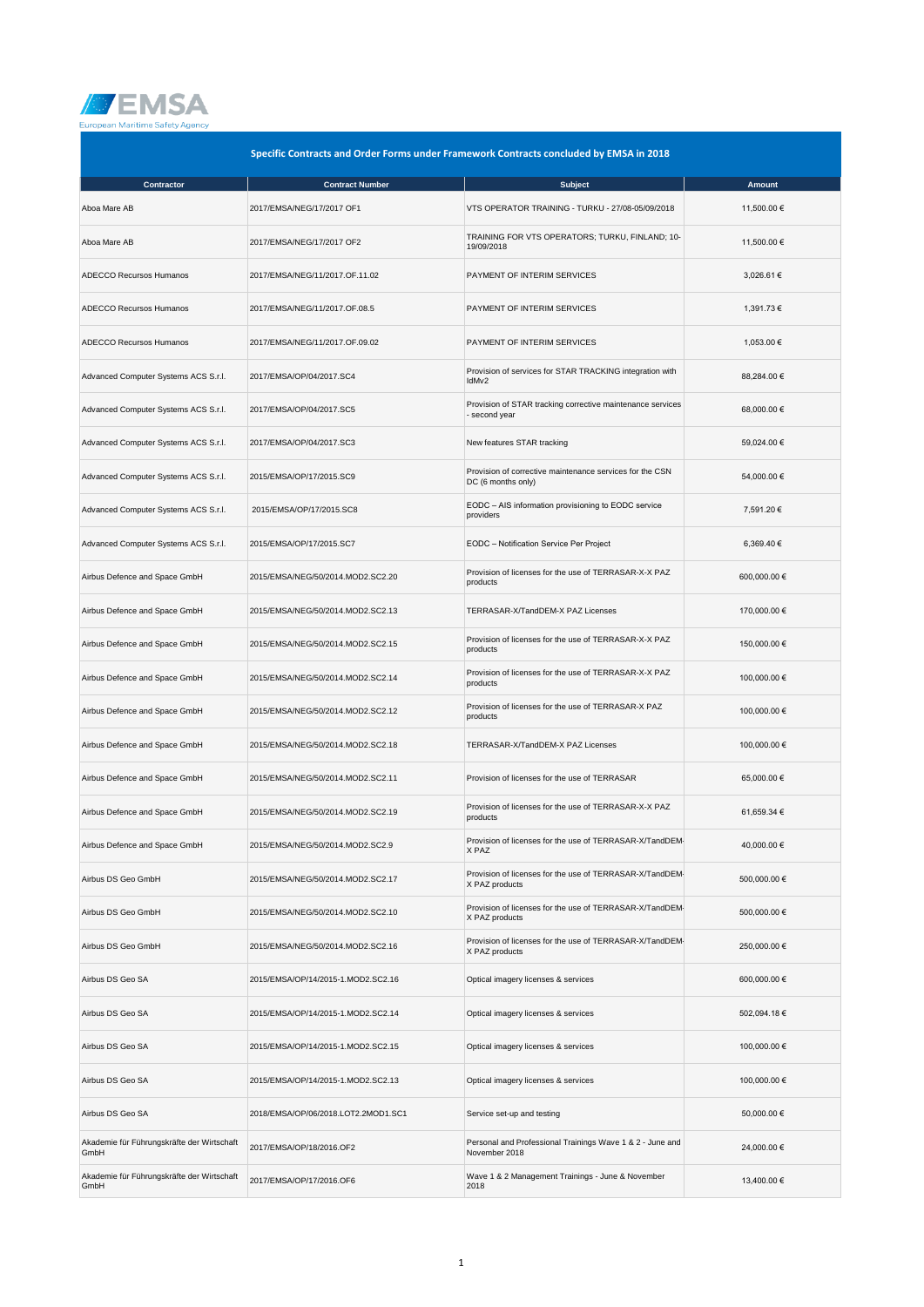

| Specific Contracts and Order Forms under Framework Contracts concluded by EMSA in 2018 |                                       |                                                                                                                   |                |
|----------------------------------------------------------------------------------------|---------------------------------------|-------------------------------------------------------------------------------------------------------------------|----------------|
| Contractor                                                                             | <b>Contract Number</b>                | <b>Subject</b>                                                                                                    | <b>Amount</b>  |
| Akademie für Führungskräfte der Wirtschaft<br>GmbH                                     | 2017/EMSA/OP/18/2016.OF3              | Personal and Professional Trainings - Firs Aid Training - 4<br>Dec 2018                                           | 2,500.00 €     |
| Alberto Barradas - Architect                                                           | 2015/EMSA/NEG/33/2015.SC3             | EMSA entrance area alteration and refurbishment for<br>security enhancement project                               | 19,500.00 €    |
| Aldeia Catering Hotelaria Lda                                                          | 2017/EMSA/OP/05/2016.LOT1             | OPERATIONAL CATERING 2018 UNDER ALDEIA FWC<br>2017/EMSA/OP/05/2016.LOT1                                           | 34,500.00 €    |
| Aldeia Catering Hotelaria Lda                                                          | EMSA/OP/05/2016.LOT1                  | CATERING FOR ENTERTAINMENT AND<br>REPRESENTATION EXPENSES 2019 UNDER FWC<br>EMSA/OP/05/2016.Lot1; ALDEIA CATERING | 18,000.00 €    |
| Aldeia Catering Hotelaria Lda                                                          | 2017/EMSA/OP/05/2016.LOT1             | 2017/EMSA/OP/05/2016.LOT1. CATERING FOR<br>ADMINISTRATIVE BOARD MEETINGS 2018                                     | 9,141.40 €     |
| Aldeia Catering Hotelaria Lda                                                          | 2017/EMSA/OP/05/2016.LOT1             | SAFEMED IV Catering Meetings 2019                                                                                 | 6,000.00 €     |
| Aldeia Catering Hotelaria Lda                                                          | 2017/EMSA/OP/05/2016.LOT2             | CATERING FOR REPRESENTATION EXPENSES &<br>MISCELLANEOUS RECEPTIONS OPERATIONAL 2018                               | 2,048.00 €     |
| Aldeia Catering Hotelaria Lda                                                          | 2017/EMSA/OP/05/2016.LOT1             | Catering services related to Grant Agreement 2017-391-240                                                         | 1,470.00 €     |
| Alliance Française de Lisbonne                                                         | 2017/EMSA/OP/06/2017.LOT2.OF1.OF2.OF3 | French Language Training 2018                                                                                     | 8,925.00 €     |
| <b>AllMaritim AS</b>                                                                   | 2015/EMSA/OP/05/2015.LOT4.SC8         | Purchase of 2 Current Buster for the EAS Northern Baltic                                                          | 1,325,554.68 € |
| <b>AllMaritim AS</b>                                                                   | 2015/EMSA/OP/05/2015.LOT4.SC7         | Purchase of one Current Buster for EAS Adriatic                                                                   | 650,340.00 €   |
| <b>AllMaritim AS</b>                                                                   | 2015/EMSA/NEG/2/2015.LOT7.SC7         | SC for overhauling works + transportation + insurance of<br>High Capacity Skimmer on board of vessel Falzon       | 170,327.00 €   |
| <b>AllMaritim AS</b>                                                                   | 2015/EMSA/NEG/2/2015.LOT7.SC9         | Overhauling of the Normar skimmer onboard the vessel<br>Norden (contractor Stena)                                 | 116,851.00 €   |
| <b>AllMaritim AS</b>                                                                   | 2015/EMSA/OP/05/2015.LOT4.SC6         | On-site training for specialized equipment in EAS NS + BS +<br>South                                              | 15,600.00 €    |
| <b>AllMaritim AS</b>                                                                   | 2015/EMSA/NEG/2/2015.LOT7.SC8         | Overhauling of the Normar skimmer on board the vessel<br>Norden (contractor Stena)                                | 9,750.00 €     |
| Altissia International S.A.                                                            | ESMA/2017/02.OF5                      | On-line language classes 2019 session 2 -Apr to Aug                                                               | 1,037.00 €     |
| Altissia International S.A.                                                            | ESMA/2017/02.OF2                      | On-line language classes 2018 session 2 - Apr to July                                                             | 519.50€        |
| Altissia International S.A.                                                            | ESMA/2017/02.OF3                      | On-line language classes 2018 session 3 -Sept to Dec                                                              | 434.00€        |
| Altissia International S.A.                                                            | ESMA/2017/02.OF1                      | On-line language classes 2018 session 1                                                                           | 380.00€        |
| Altus LSA Commercial & Manufacturing S. A. 2016/EMSA/OP/06/2016.SC3                    |                                       | Mobilisation, On-site activities and Missions in Greece                                                           | 498,000.00 €   |
| ATECOTEL Assistência Técnica e<br>Equipamentos Hoteleiros Lda                          | 2018/EMSA/NEG/37/2017.OF5             | Equipment for CC's kitchen                                                                                        | 11,743.00 €    |
| ATECOTEL Assistência Técnica e<br>Equipamentos Hoteleiros Lda                          | 2018/EMSA/NEG/37/2017.OF6             | Corrections In EMSA'S kitchen following audit, and<br>purchase of equipment                                       | 6,817.60 €     |
| ATECOTEL Assistência Técnica e<br>Equipamentos Hoteleiros Lda                          | 2018/EMSA/NEG/37/2017.OF2             | Corrective maintenance of kitchen counter                                                                         | 3,246.90 €     |
| ATECOTEL Assistência Técnica e<br>Equipamentos Hoteleiros Lda                          | 2018/EMSA/NEG/37/2017.OF4             | Corrective maintenance of kitchen appliances                                                                      | 1,670.40 €     |
| ATECOTEL Assistência Técnica e<br>Equipamentos Hoteleiros Lda                          | 2018/EMSA/NEG/37/2017.OF1             | Maintenance of kitchen equipment 2018                                                                             | 1,554.00 €     |
| ATECOTEL Assistência Técnica e<br>Equipamentos Hoteleiros Lda                          | 2018/EMSA/NEG/37/2017.OF3             | Purchase of kitchen equipment                                                                                     | 1,039.50 €     |
| AXA BELGIUM NV                                                                         | PMO/PO/2016/034.SC2 YEAR 2019         | Accident insurance non statutory                                                                                  | 1,871.80 €     |
| Axianseu Digital Solutions, S.A.                                                       | 2017/EMSA/OP/18/2017.OF9              | Purchase of CISCO NEXUS and Catalyst switches /<br>maintenance and implementation                                 | 251,358.92 €   |
| Axianseu Digital Solutions, S.A.                                                       | 2017/EMSA/OP/18/2017.OF5              | Acquisition of a new F5 BIG-IP i5800 Cluster with trade-in                                                        | 129,850.00 €   |
| Axianseu Digital Solutions, S.A.                                                       | 2017/EMSA/OP/18/2017.OF13             | Checkpoint and F5 renewal 2019                                                                                    | 123,461.76 €   |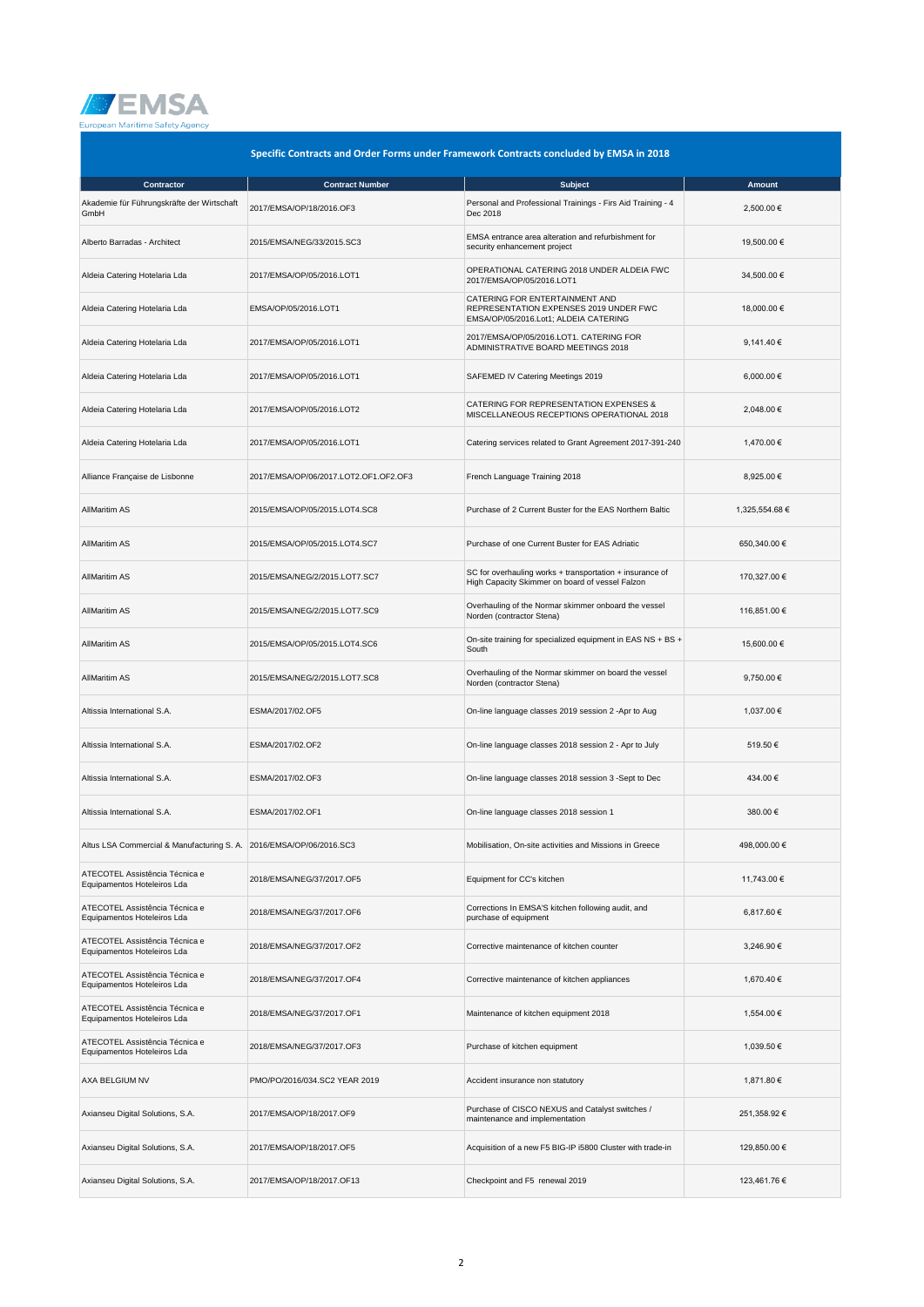

| Specific Contracts and Order Forms under Framework Contracts concluded by EMSA in 2018 |                               |                                                                                              |              |
|----------------------------------------------------------------------------------------|-------------------------------|----------------------------------------------------------------------------------------------|--------------|
| Contractor                                                                             | <b>Contract Number</b>        | <b>Subject</b>                                                                               | Amount       |
| Axianseu Digital Solutions, S.A.                                                       | 2017/EMSA/OP/18/2017.OF12     | Upgrade of Netapp Storage Lisbon and Madrid 2018                                             | 83,000.00 €  |
| Axianseu Digital Solutions, S.A.                                                       | 2017/EMSA/OP/18/2017.OF8      | Facilities switches + floor swithes                                                          | 63,898.85 €  |
| Axianseu Digital Solutions, S.A.                                                       | 2017/EMSA/OP/18/2017.OF11     | APC renewal 2019                                                                             | 40,466.19 €  |
| Axianseu Digital Solutions, S.A.                                                       | 2014/EMSA/OP/09/2014.OF41     | Purchase of 20 HPE LTO-7 Ultrium RW Custom Labelled<br>Data Cartridge 20 Pack                | 28,505.75 €  |
| Axianseu Digital Solutions, S.A.                                                       | 2017/EMSA/OP/18/2017.OF3      | Renewal of CISCO Smartnet maintenance CISCO hardware                                         | 24,880.00 €  |
| Axianseu Digital Solutions, S.A.                                                       | 2017/EMSA/OP/18/2017.OF10     | Security Consultancy for Checkpoint, Palo Alto and Fortinet<br>Firewall, F5 ASM, Splunk SIEM | 18,600.00 €  |
| Axianseu Digital Solutions, S.A.                                                       | 2014/EMSA/OP/09/2014.OF42     | Renewal of HP CarePaq maintenance 1 June 2018_31 May<br>2019                                 | 10,936.18 €  |
| Axianseu Digital Solutions, S.A.                                                       | 2014/EMSA/OP/04/2014.OF11     | Replacement of our gas cylinders in the Data Centre                                          | 9,999.96 €   |
| Axianseu Digital Solutions, S.A.                                                       | 2014/EMSA/OP/09/2014.OF40     | Cisco COMMUNICATION& Wireless Technology<br>consultancy                                      | 9,820.00 €   |
| Axianseu Digital Solutions, S.A.                                                       | 2017/EMSA/OP/18/2017.OF15     | Cisco maintenance renewal EoS 2019                                                           | 2,198.60 €   |
| Ayles Fernie International Ltd                                                         | 2017/EMSA/OP/10/2016.LOT1.SC1 | Purchase of 4 single nozzle portable dispersant systems for<br>the EAS Adriatic              | 64,932.00 €  |
| Ayles Fernie International Ltd                                                         | 2017/EMSA/OP/10/2016.LOT1.SC3 | Purchase of 2 Single Nozzle spraying systems for COSMOS<br>vessel                            | 33,180.00 €  |
| Ayles Fernie International Ltd                                                         | 2017/EMSA/OP/10/2016.LOT1.SC4 | Purchase of two single nozzle spraying system for Petronav<br>vessel                         | 32,564.00 €  |
| Ayles Fernie International Ltd                                                         | 2017/EMSA/OP/10/2016.LOT1.SC2 | Purchase of 2 single nozzle portable dispersant system for<br><b>EAS North Sea</b>           | 32,242.00 €  |
| Baker Tilly Belgium Bedrijfrevisore                                                    | BUDG-15-PO-03.SC 08_13        | 2017 COP audit                                                                               | 6,017.50 €   |
| Baker Tilly Belgium Bedrijfrevisore                                                    | BUDG-15-PO-03.SC 08_03        | 2017 AUDIT SLA                                                                               | 3,892.50 €   |
| Bechtle Brussels NV                                                                    | DI7720 OF 1                   | PURCHASE OF AXWAY API MNG AND GW 12 MONTHS                                                   | 118,766.34 € |
| <b>Bechtle Brussels NV</b>                                                             | DI7720.OF1002849 PART I       | RNW APPDYNAMICS SUBSCRIPTIONS                                                                | 76,960.53 €  |
| <b>Bechtle Brussels NV</b>                                                             | DI7720.OF1002389              | <b>RNW RED HAT SUBSCRIPTIONS</b>                                                             | 74,182.50 €  |
| Bechtle Brussels NV                                                                    | 2017/EMSA/OP/18/2017.OF2.A3   | <b>COPERNICUS ICT Hardware and Software</b>                                                  | 72,391.66 €  |
| <b>Bechtle Brussels NV</b>                                                             | 2017/EMSA/OP/18/2017.OF2.COP  | Support Services for the Oracle Exadata                                                      | 53.745.40 €  |
| Bechtle Brussels NV                                                                    | DI7720.OF1002743              | <b>Axway Managed Services</b>                                                                | 34,684.64 €  |
| <b>Bechtle Brussels NV</b>                                                             | DI7720.OF1003100              | PURCHASE OF AXWAY TRANSFER CFT LICENCES<br><b>INCLUDING MTN</b>                              | 27,644.48 €  |
| <b>Bechtle Brussels NV</b>                                                             | DI7720.OF1002117              | Atlassian Services for implementation of JIRA ticketing tool                                 | 22,081.29 €  |
| Bechtle Brussels NV                                                                    | 2018/EMSA/OP/11/2018.OF2 (C1) | Laptops, screens, 2 in 1 tabs                                                                | 19,095.53 €  |
| <b>Bechtle Brussels NV</b>                                                             | DI7720.OF1002044              | Purchase of Atlassian licenses                                                               | 18,734.19 €  |
| Bechtle Brussels NV                                                                    | DI7720.OF1002849 PART II      | APPDYNAMICS SUBSCRIPTIONS (12M)                                                              | 9,391.53 €   |
| <b>Bechtle Brussels NV</b>                                                             | DI7720.OF1003089              | Extra Vcenter licence for EUCI network                                                       | 6,735.49€    |
| <b>Bechtle Brussels NV</b>                                                             | 2018/EMSA/OP/11/2018.OF1      | Purchase of 4 Notebooks, monitors and acessories                                             | 5,741.62 €   |
| Bechtle Brussels NV                                                                    | DI7720.OF1002759              | PURCHASE CLEARSWIFT SOFTWARE                                                                 | 4,781.08 €   |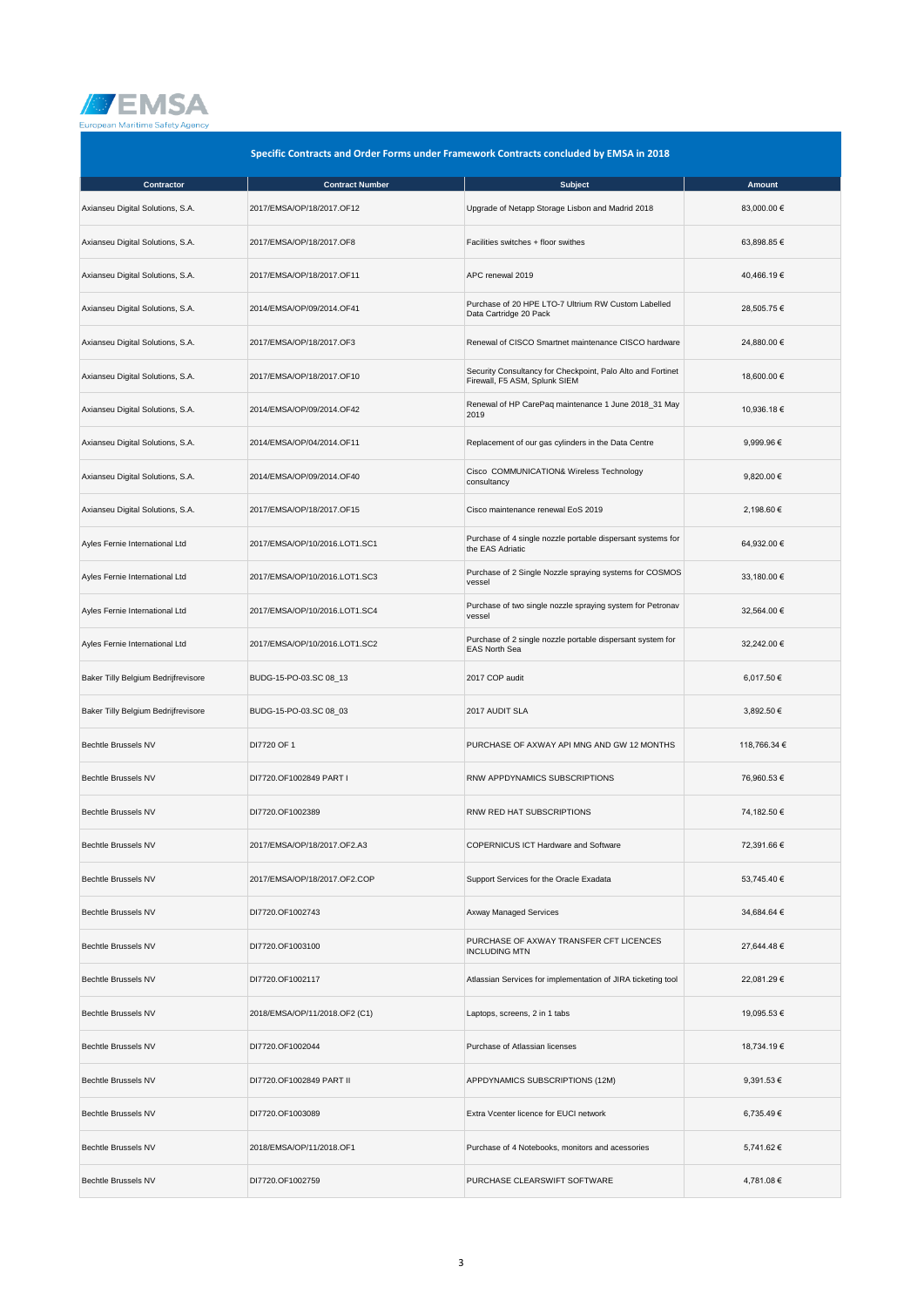

|                                                                        | Specific Contracts and Order Forms under Framework Contracts concluded by EMSA in 2018 |                                                                                           |                |
|------------------------------------------------------------------------|----------------------------------------------------------------------------------------|-------------------------------------------------------------------------------------------|----------------|
| <b>Contractor</b>                                                      | <b>Contract Number</b>                                                                 | <b>Subject</b>                                                                            | <b>Amount</b>  |
| <b>Bechtle Brussels NV</b>                                             | DI7720.OF1002305                                                                       | RNW IBM SUBSCRIPTIONS                                                                     | 3,484.24 €     |
| <b>Bechtle Brussels NV</b>                                             | 2018/EMSA/OP/11/2018.OF2 (C4)                                                          | Laptops, screens, 2 in 1 tabs                                                             | 605.62€        |
| Bechtle Brussels, Comparex Belgium, Insight<br>Technology, Softwareone | DI7722 OF238                                                                           | Purchase of Professional Edition Concurrent Use<br>Secondary Licence by SAFE Software     | 1,975.62 €     |
| Beltrão Coelho Sistemas de Escritório                                  | 2015/EMSA/OP/10/2015.OF8                                                               | Maintenance of Printers and copiers                                                       | 24,000.00 €    |
| Beltrão Coelho Sistemas de Escritório                                  | 2015/EMSA/OP/10/2015.OF9                                                               | Printers and copiers                                                                      | 4,313.00 €     |
| <b>Bilbomatica S.A</b>                                                 | 2016/EMSA/OP/11/2016 .SC14                                                             | RPAS DC testing services                                                                  | 79,904.50 €    |
| Bodewes Beheer BV                                                      | 2015/EMSA/NEG/2/2015.LOT2.SC7                                                          | Inspection of SWarms onboard the vessel Aktea - contractor<br>EPE - Piraeus               | 7,540.00 €     |
| Bureau Veritas - Marine & Offshore                                     | 2017/EMSA/OP/17/2017.SC3                                                               | FIRESAFE II Study - Part 3                                                                | 150,000.00 €   |
| Bureau Veritas - Marine & Offshore                                     | 2017/EMSA/OP/17/2017.SC4                                                               | FIRESAFE II Study                                                                         | 145,000.00 €   |
| Bureau Veritas - Rinave                                                | 2014/EMSA/OP/01/2014.OF11                                                              | Maritime Safety Training 2018                                                             | 22,511.76 €    |
| Bureau Veritas - Rinave                                                | 2014/EMSA/OP/01/2014.OF13                                                              | Maritime Safety Training 2018                                                             | 2,655.00 €     |
| Bureau Veritas - Rinave                                                | 2014/EMSA/OP/01/2014.OF12                                                              | Maritime Safety Training 2018                                                             | 2,300.00 €     |
| CEIIA - Centro de Engenharia e<br>Desenvolvimento                      | 2018/EMSA/OP/1/2018.SC1                                                                | Module 5 for Interfacing - RPAS services                                                  | 75,000.00 €    |
| CEIIA - Centro de Engenharia e<br>Desenvolvimento                      | 2018/EMSA/OP/1/2018.SC2                                                                | Mobilization alert and preparation - Module 1-RPAS<br>Services                            | 10,000.00 €    |
| Clarkson Research Services Limited                                     | 2015/EMSA/OP/16/2015.LOT4.OF4                                                          | Maritime information and data LOT 4 OF 4                                                  | 15,000.00 €    |
| CLI Consultores de Línguas (Speakwell)                                 | 2017/EMSA/OP/06/2017.LOT4.OF1.OF2.OF3                                                  | English Language Training 2018                                                            | 1,680.00 €     |
| CLI Consultores de Línguas (Speakwell)                                 | 2017/EMSA/OP/06/2017.LOT4.OF4.OF5.OF6                                                  | English classes sessions 1, 2,3 - 2019                                                    | 1,000.00 €     |
| Collecte Localisation Satellites S.A.                                  | 2015/EMSA/OP/06/2015;SC4                                                               | Delivery of ASP/CSP services for the EU LRIT CDC                                          | 1,280,000.00 € |
| Collecte Localisation Satellites S.A.                                  | 2014/EMSA/OP/15/2013-2.MOD2.SC2.3                                                      | Delivery of CSN services                                                                  | 410,000.00 €   |
| Collecte Localisation Satellites S.A.                                  | 2018/EMSA/OP/06/2018.LOT1-1.MOD2.SC2.1                                                 | Provision of services for the acquisition and processing of<br>SAR EO data                | 400,000.00 €   |
| Collecte Localisation Satellites S.A.                                  | EMSA/2018/OP/06/2018.LOT1 SC.2.2                                                       | Provision of services for the acquisition and processing of<br>SAR Earth Observation data | 300,000.00 €   |
| Collecte Localisation Satellites S.A.                                  | 2014/EMSA/OP/15/2013-2.MOD2.SC2.31                                                     | Delivery of VDS services                                                                  | 300,000.00 €   |
| Collecte Localisation Satellites S.A.                                  | 2018/EMSA/OP/06/2018.LOT1-1.MOD2.SC2.4                                                 | Provision of services for the acquisition and processing of<br>SAR EO data                | 200,000.00 €   |
| Collecte Localisation Satellites S.A.                                  | 2014/EMSA/OP/15/2013-2.MOD2.SC2.30                                                     | Delivery of CSN services                                                                  | 120,500.00 €   |
| Collecte Localisation Satellites S.A.                                  | 2016-EMSA/OP/20/2016-SC8                                                               | Operations, module 2                                                                      | 116,592.00 €   |
| Collecte Localisation Satellites S.A.                                  | 2014/EMSA/OP/15/2013-2.MOD2.SC2.33                                                     | Delivery of VDS services                                                                  | 100,000.00 €   |
| Collecte Localisation Satellites S.A.                                  | 2018/EMSA/OP/06/2018.LOT1.MOD2.SC3                                                     | Delivery of CSN services (SAFEMED IV)                                                     | 81,569.85 €    |
| Collecte Localisation Satellites S.A.                                  | 2014/EMSA/OP/15/2013-2.SC2.35                                                          | Delivery of CSN services                                                                  | 80,985.27 €    |
| Collecte Localisation Satellites S.A.                                  | 2014/EMSA/OP/15/2013-2.MOD2.SC2.34                                                     | Delivery of VDS services                                                                  | 60,893.28 €    |
| Collecte Localisation Satellites S.A.                                  | 2018/EMSA/OP/06/2018.LOT1.MOD1.SC1                                                     | Service set-up and testing                                                                | 50,000.00 €    |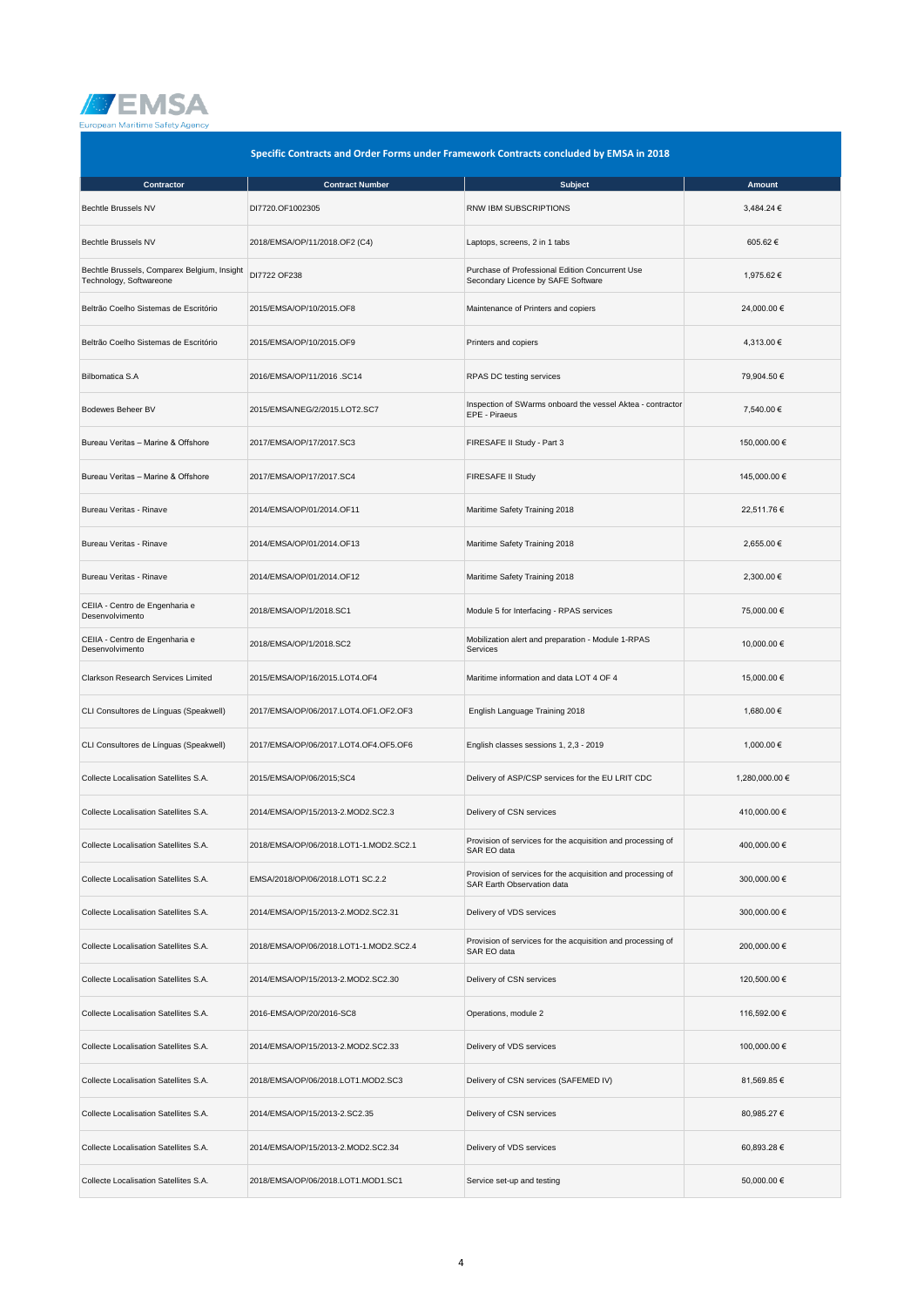

| Specific Contracts and Order Forms under Framework Contracts concluded by EMSA in 2018 |                          |                                                                                                                |              |  |
|----------------------------------------------------------------------------------------|--------------------------|----------------------------------------------------------------------------------------------------------------|--------------|--|
| <b>Contractor</b>                                                                      | <b>Contract Number</b>   | <b>Subject</b>                                                                                                 | Amount       |  |
| Collecte Localisation Satellites S.A.                                                  | 2016/EMSA/OP/16/2016.OF3 | Provision of corrective maintenance LRIT (Third year)                                                          | 50,000.00 €  |  |
| Collecte Localisation Satellites S.A.                                                  | 2016/EMSA/OP/20/2016.SC7 | Customisation (Module 4)                                                                                       | 49,984.00 €  |  |
| Collecte Localisation Satellites S.A.                                                  | 2016/EMSA/OP/16/2016.CR3 | Further LRIT DC/SHIP DB evolutive maintenance                                                                  | 31,029.05 €  |  |
| Collecte Localisation Satellites S.A.                                                  | 2016/EMSA/OP/16/2016.CR4 | Development of version 3.2 of LRIT IDE                                                                         | 19,106.90 €  |  |
| Collecte Localisation Satellites S.A.                                                  | 2016/EMSA/OP/20/2016.SC4 | MODULE 3 TRAINING                                                                                              | 5.650.00 €   |  |
| Collecte Localisation Satellites S.A.                                                  | 2016/EMSA/OP/20/2016.SC5 | Training (Module 3)                                                                                            | 5,650.00 €   |  |
| Collecte Localisation Satellites S.A.                                                  | 2016/EMSA/OP/20/2016.SC6 | Module 3 - Training                                                                                            | 5,650.00 €   |  |
| Colt Technology Services, Unipessoal Lda                                               | 2014/EMSA/OP/18/2013.SC5 | <b>Hosting BCF</b>                                                                                             | 81,662.00 €  |  |
| Colt Technology Services, Unipessoal Lda                                               | 2014/EMSA/OP/18/2013.SC6 | Upgrade Colocation services EMSA                                                                               | 9,317.90 €   |  |
| COMLIN - Consortium                                                                    | DI/7370.OF9486           | Maintenance renewal OFFERS OF8308, OF8309, OF8419,<br>OF8590 2019                                              | 12,617.25 €  |  |
| COMLIN - Consortium                                                                    | DI/7370.OF8938           | MAINTENANCE RENEWAL OF OFFERS OF8308, OF8309,<br>OF8419, OF8590 01/05/2018-31/12/2018                          | 8,469.12 €   |  |
| COMLIN - Consortium                                                                    | DI/7370.OF9468           | Maintenance renewal OFFERS OF8308, OF8309, OF8419,<br>OF8590 2019                                              | 3,756.47 €   |  |
| COMLIN - Consortium                                                                    | DI/7370.OF8938           | MAINTENANCE RENEWAL OF OFFERS OF8308, OF8309,<br>OF8419, OF8590 01/05/2018-31/12/2018                          | 754.03€      |  |
| <b>COMPAREX Nederland BV</b>                                                           | DI7360.OF175             | Axway API management upgrade and associated<br>maintenance services                                            | 237,862.30 € |  |
| <b>COMPAREX Nederland BV</b>                                                           | DI7360.OF157             | RNW OF ESRI, SYMANTEC, LIFERAY, CLICKAPAD,<br>SMARTBEAR FLOATING, JEPPESEN C-MAP, ZOHO<br>SITE 24X7 AND LUCIAD | 165,729.84 € |  |
| <b>COMPAREX Nederland BV</b>                                                           | DI7470.OF03              | RNW MICROSOFT 2018                                                                                             | 133,152.68 € |  |
| <b>COMPAREX Nederland BV</b>                                                           | DI7360.OF180 (1)         | RNW TEAMFORGE SUBSCRIPTION                                                                                     | 73,346.26 €  |  |
| <b>COMPAREX Nederland BV</b>                                                           | DI/7360.OF187            | Provision of Qlik services (activity 2)                                                                        | 71,236.80 €  |  |
| <b>COMPAREX Nederland BV</b>                                                           | DI7360.OF190             | Provision of STANAG Consultancy services                                                                       | 66,744.00 €  |  |
| <b>COMPAREX Nederland BV</b>                                                           | DI/7360.OF189            | X-pand IT Star Streaming Consultancy services                                                                  | 53,034.34 €  |  |
| <b>COMPAREX Nederland BV</b>                                                           | DI7360.OF177             | AXWAY SERVICES (MANAGEMENT, INSTALLATION AND<br>SPECIALIZED SERVICES PROJECT);                                 | 52,380.00 €  |  |
| <b>COMPAREX Nederland BV</b>                                                           | DI/7360.OF 204           | RNW MTN EXACT LEARNING, THYCOTIC, RSA<br><b>SECURITY</b>                                                       | 34.237.61 €  |  |
| <b>COMPAREX Nederland BV</b>                                                           | DI/7360 OF.193           | Deploying central MDM Solution                                                                                 | 32,400.00 €  |  |
| <b>COMPAREX Nederland BV</b>                                                           | DI/7360.OF182            | Amazon Web Services for the Emissions Inventories Project                                                      | 30,987.00 €  |  |
| <b>COMPAREX Nederland BV</b>                                                           | DI/7360.OF188            | Purchase of Qlik licences                                                                                      | 24,908.40 €  |  |
| <b>COMPAREX Nederland BV</b>                                                           | DI/7360.OF197            | Provision of Shiftleft security services                                                                       | 24,300.00 €  |  |
| <b>COMPAREX Nederland BV</b>                                                           | DI7360.OF174             | RNW COMMVAULT SUPPORT 2018                                                                                     | 22,613.19 €  |  |
| <b>COMPAREX Nederland BV</b>                                                           | DI7360.OF178             | Luciad LuciadRIA Pro Unlimited New License ESD Per 10<br><b>End Users</b>                                      | 21,800.00 €  |  |
| <b>COMPAREX Nederland BV</b>                                                           | DI7360.OF162             | SAP BUSINESS OBJECT                                                                                            | 19,184.46 €  |  |
| <b>COMPAREX Nederland BV</b>                                                           | DI7360.OF179             | Renewal Axway Api Gateway                                                                                      | 17,985.00 €  |  |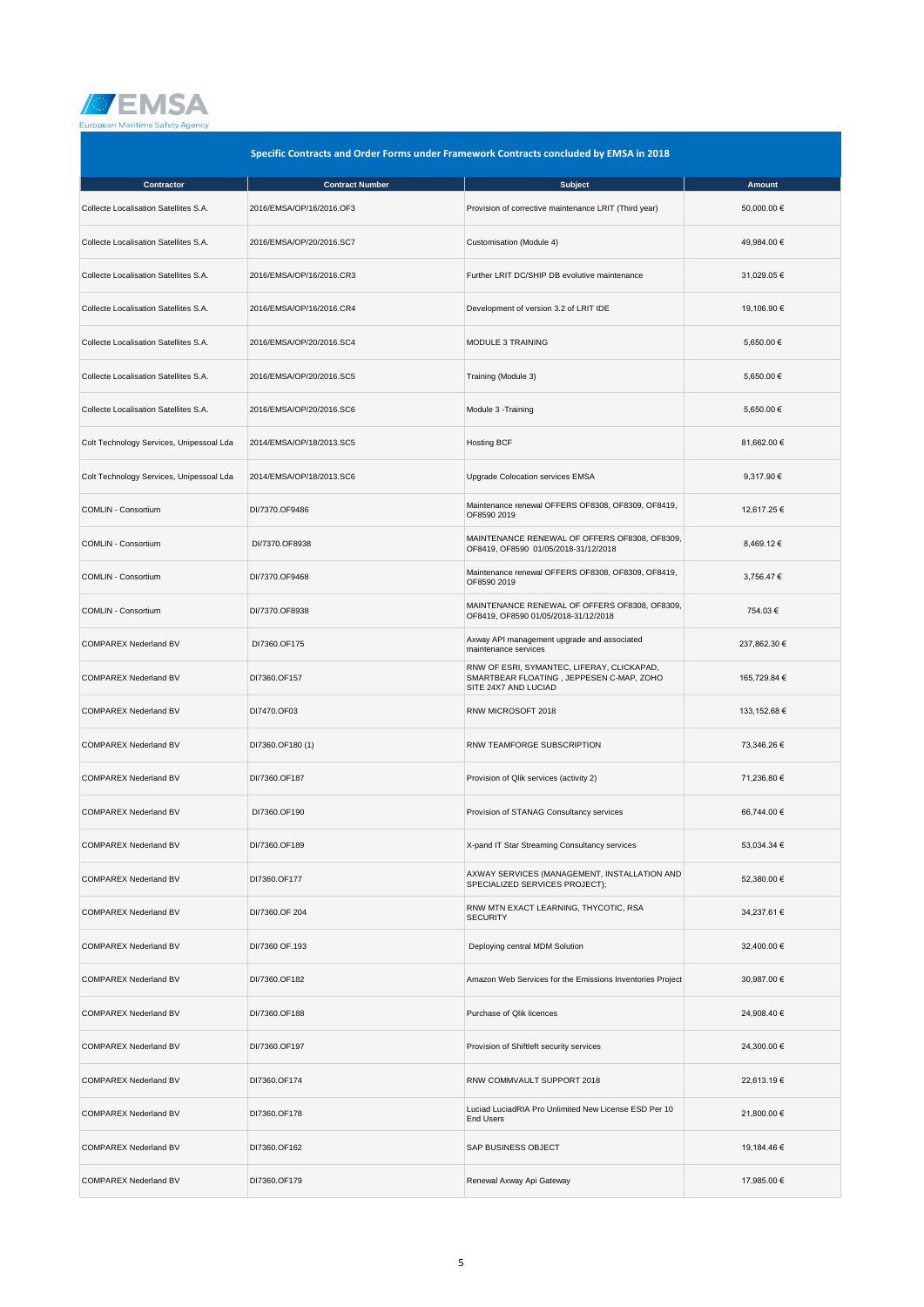

|                              | Specific Contracts and Order Forms under Framework Contracts concluded by EMSA in 2018 |                                                                                                                                                                    |               |  |
|------------------------------|----------------------------------------------------------------------------------------|--------------------------------------------------------------------------------------------------------------------------------------------------------------------|---------------|--|
| Contractor                   | <b>Contract Number</b>                                                                 | <b>Subject</b>                                                                                                                                                     | <b>Amount</b> |  |
| COMPAREX Nederland BV        | DI/7360.OF198                                                                          | Provision of Further AXWAY managed services                                                                                                                        | 17,718.75 €   |  |
| <b>COMPAREX Nederland BV</b> | DI/7360.OF195                                                                          | Kiuwan SW subscription                                                                                                                                             | 17,004.00 €   |  |
| <b>COMPAREX Nederland BV</b> | DI/7360.OF172                                                                          | Amazon Cloud services                                                                                                                                              | 15,000.00 €   |  |
| COMPAREX Nederland BV        | DI/7360.OF208                                                                          | RNW OF NITRO PDF MAINTENANCE                                                                                                                                       | 14,623.00 €   |  |
| COMPAREX Nederland BV        | DI7360.OF166                                                                           | Implementation of Web socket management services on<br>API Gateway for EMSA maritime applications                                                                  | 14,526.22 €   |  |
| COMPAREX Nederland BV        | DI7360.OF185                                                                           | RNW DELL QUEST TOAD & RED HAT INSIGHTS                                                                                                                             | 14,472.42 €   |  |
| <b>COMPAREX Nederland BV</b> | DI7360 OF205                                                                           | RNW MTN CLEARSWIFT AND ALTOVA                                                                                                                                      | 12,886.30 €   |  |
| COMPAREX Nederland BV        | DI7360.OF170                                                                           | 1 x SmartBear VirtServer M Subscription License 12 Months<br>ESD Upto 15 Virts; 5 x SmartBear Ready! API ServiceV<br>Fixed User Subscription License 12 Months ESD | 11,040.51 €   |  |
| <b>COMPAREX Nederland BV</b> | DI/7360.OF194                                                                          | RNW SPARX AND DOCKER                                                                                                                                               | 10,836.61 €   |  |
| <b>COMPAREX Nederland BV</b> | DI7360.OF207                                                                           | <b>RNW TAITUS MTN</b>                                                                                                                                              | 7,357.50 €    |  |
| COMPAREX Nederland BV        | DI/7360.OF167                                                                          | APPDYNAMICS JAVA PRO EDITION LICENSES                                                                                                                              | 6,832.83 €    |  |
| COMPAREX Nederland BV        | DI7360 OF 206                                                                          | RNW MTN PAESSLER, QLIK & ITT ENVI                                                                                                                                  | 6,651.34 €    |  |
| <b>COMPAREX Nederland BV</b> | DI/7360.OF192                                                                          | PURCHASE OF EXACT LMS STUDENT NEW LICENCES<br>UNDER THE SAFEMED IV, BCSEA AND IPA PROJECTS                                                                         | 6,194.45 €    |  |
| <b>COMPAREX Nederland BV</b> | DI/7360.OF186-part 1                                                                   | Purchase TeamForge licenses                                                                                                                                        | 5,916.32 €    |  |
| COMPAREX Nederland BV        | DI/7360.OF173                                                                          | Renewal Smart Bear Subscriptions                                                                                                                                   | 5,610.74 €    |  |
| COMPAREX Nederland BV        | DI7360.OF171                                                                           | RNW ADOBE CREATIVE CLOUD AND INDESIGN<br><b>SUBSCRIPTIONS</b>                                                                                                      | 5,497.94 €    |  |
| <b>COMPAREX Nederland BV</b> | DI7360.OF168                                                                           | Provision of additional REDIS LABS Services                                                                                                                        | 5,400.00 €    |  |
| COMPAREX Nederland BV        | DI7360.OF156                                                                           | RNW SOLARWIND, NETOP VISION, ALTOVA UMODEL &<br><b>FLEXERA</b>                                                                                                     | 3,783.82 €    |  |
| COMPAREX Nederland BV        | DI7360.OF180 (2)                                                                       | RNW TEAFORGE SUBSCRIPTION                                                                                                                                          | 2,948.08 €    |  |
| <b>COMPAREX Nederland BV</b> | DI7360.OF 184                                                                          | RNW ALTOVA STYLEVISION, CBT NUGGETS, BEN<br>SPINK AND AUTOCAD                                                                                                      | 2,782.97 €    |  |
| <b>COMPAREX Nederland BV</b> | DI7360.OF164                                                                           | RNW SNAGIT, NETOP, KODAK, MCAFEE                                                                                                                                   | 2.745.44 €    |  |
| <b>COMPAREX Nederland BV</b> | DI7360.OF161                                                                           | Provision of On-site support services for App-Dynamics<br>platform                                                                                                 | 2,700.00 €    |  |
| <b>COMPAREX Nederland BV</b> | DI7360.OF181                                                                           | Provision of further App-Dynamics on site support services                                                                                                         | 2,700.00 €    |  |
| <b>COMPAREX Nederland BV</b> | DI7470.OF05                                                                            | Purchase of Microsoft Licences                                                                                                                                     | 2,685.60 €    |  |
| <b>COMPAREX Nederland BV</b> | DI7360.OF163                                                                           | DOCKERS SUBSCRIPTION ALIGNMENT                                                                                                                                     | 2,020.40 €    |  |
| <b>COMPAREX Nederland BV</b> | DI7360.OF165                                                                           | RNW IBM SUBSCRIPTIONS                                                                                                                                              | 1,746.57 €    |  |
| <b>COMPAREX Nederland BV</b> | DI7360.OF191                                                                           | Purchase of STANAG Licences (Frauhofer)                                                                                                                            | 1,633.91 €    |  |
| <b>COMPAREX Nederland BV</b> | DI/7360.OF176                                                                          | <b>IMPLEO TV</b>                                                                                                                                                   | 1,607.75 €    |  |
| <b>COMPAREX Nederland BV</b> | DI7360.OF160                                                                           | Purchase of Soap UI Licences                                                                                                                                       | 1,232.24 €    |  |
| COMPAREX Nederland BV        | DI7360.OF159                                                                           | PURCHASE OF OFFICE 365 SUBSCRIPTIONS                                                                                                                               | 1,036.80 €    |  |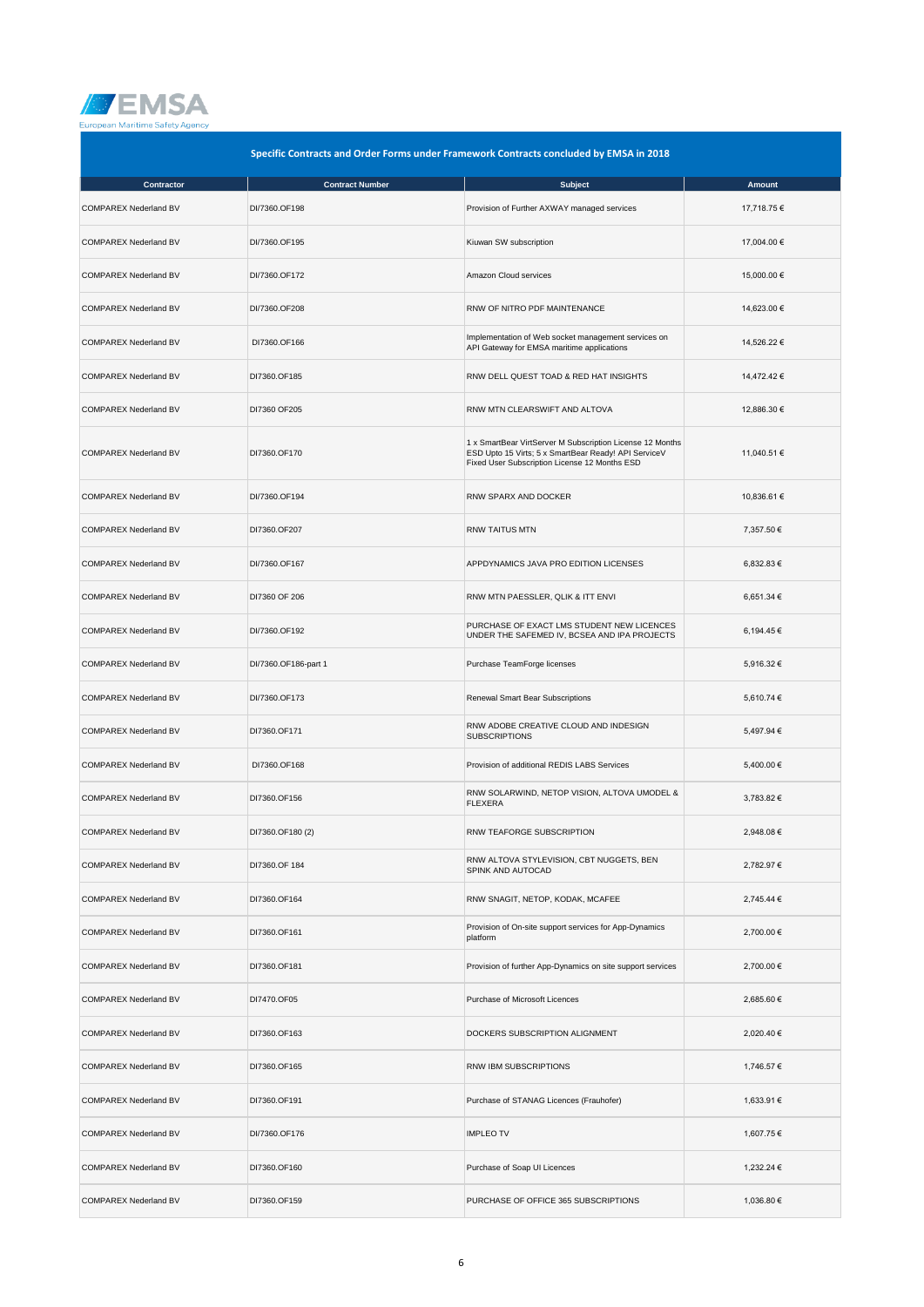

|                                       | Specific Contracts and Order Forms under Framework Contracts concluded by EMSA in 2018 |                                                                                                 |              |
|---------------------------------------|----------------------------------------------------------------------------------------|-------------------------------------------------------------------------------------------------|--------------|
| Contractor                            | <b>Contract Number</b>                                                                 | <b>Subject</b>                                                                                  | Amount       |
| <b>COMPAREX Nederland BV</b>          | DI/7360.OF186-PART 2                                                                   | Purchase TeamForge licenses                                                                     | 739.54 €     |
| <b>COMPAREX Nederland BV</b>          | DI7360.OF196                                                                           | <b>SCUP CATALOGUE SOFTWARE</b>                                                                  | 460.00€      |
| Consortium "JV CANCOM-PIRONET"        | OC/EFSA/PTT/2015/01.OF18                                                               | High Performance Integrated Maritime Services (HP-IMS) -<br>Phase 2 B                           | 298,805.00 € |
| Consortium "JV CANCOM-PIRONET"        | OC/EFSA/PTT/2015/01.SC23                                                               | Marine Equipment Directive Database                                                             | 195,440.00 € |
| Consortium "JV CANCOM-PIRONET"        | OC/EFSA/PTT/2015/01.OF22                                                               | Further Microsoft Azure and AWS services                                                        | 100,000.00 € |
| Consortium "JV CANCOM-PIRONET"        | OC/EFSA/PTT/2015/01.OF26                                                               | Further Microsoft Azure and AWS services - CANCOM                                               | 100,000.00 € |
| Consortium "JV CANCOM-PIRONET"        | OC/EFSA/PTT/2015/01.OF20                                                               | Provision of Microsoft Azure and AWS services                                                   | 100,000.00 € |
| Consortium "JV CANCOM-PIRONET"        | OC/EFSA/PTT/2015/01.SC24 (2019)                                                        | Consultancy Services for Deep Learning-Patterns of Life<br>(PoC)                                | 88,110.00 €  |
| Consortium "JV CANCOM-PIRONET"        | OC/EFSA/PTT/2015/01.OF17                                                               | Provision of high performance-Integrated Maritime Services -<br>Phase 2                         | 84,365.00 €  |
| Consortium "JV CANCOM-PIRONET"        | OC/EFSA/PTT/2015/01.OF15                                                               | Provision of High performance-Integrated Maritime Services<br>- Phase 1                         | 62,799.28 €  |
| Consortium "JV CANCOM-PIRONET"        | OC/EFSA/PTT/2015/01.SC24                                                               | Consultancy Services for Deep Learning-Patterns of Life<br>(PoC)                                | 51,480.00 €  |
| Consortium "JV CANCOM-PIRONET"        | OC/EFSA/PTT/2015/01.OF13                                                               | Provision of Further Azure and AWS services                                                     | 50,000.00 €  |
| Consortium "JV CANCOM-PIRONET"        | OC/EFSA/PTT/2015/01.OF16                                                               | Provision of Consultancy services for the development of a<br>Project Management Solution       | 44,777.60 €  |
| Consortium "JV CANCOM-PIRONET"        | OC/EFSA/PTT/2015/01.OF14                                                               | Development & Testing of High performance-Integrated<br><b>Maritime Services</b>                | 30,130.69 €  |
| Consortium "JV CANCOM-PIRONET"        | OC/EFSA/PTT/2015/01.OF12                                                               | Provision of further Azure and AWS Services                                                     | 30,000.00 €  |
| Consortium "JV CANCOM-PIRONET"        | OC/EFSA/PTT/2015/01.OF21                                                               | Travel and Accommodation related to HP-IMS and ALL of its<br>Satellite Projects                 | 30,000.00 €  |
| Consortium "JV CANCOM-PIRONET"        | OC/EFSA/PTT/2015/01.OF6                                                                | Provision of further Azure and AWS Services                                                     | 30,000.00 €  |
| Consortium "JV CANCOM-PIRONET"        | OC/EFSA/PTT/2015/01.OF19                                                               | Consulting services for OVR-CSD Data Quality                                                    | 29,977.50 €  |
| Consortium "JV CANCOM-PIRONET"        | OC/EFSA/PTT/2015/01.OF11                                                               | Consultancy services for puppet development                                                     | 22,150.00 €  |
| Consortium "JV CANCOM-PIRONET"        | OC/EFSA/PTT/2015/01.OF7                                                                | KIUWAN SYSTEM ANALYTICS EVALUATION<br>(Consultancy services)                                    | 15,840.00 €  |
| Consortium "JV CANCOM-PIRONET"        | OC/EFSA/PTT/2015/01.SC14                                                               | Cloud Services - Proof of Concept for Marine Equipment<br>Directive Database (PoC MarED DB)     | 9,999.99€    |
| Consortium "JV CANCOM-PIRONET"        | OC/EFSA/PTT/2015/01.OF9                                                                | Build and Deployment Automation on Azure (Consultancy<br>services)                              | 8,910.00 €   |
| Consortium "JV CANCOM-PIRONET"        | OC/EFSA/PTT/2015/01.OF10                                                               | CSE-ABM POC 2 Integration: Consulting Services                                                  | 6,000.00€    |
| Consortium "JV CANCOM-PIRONET"        | OC/EFSA/PTT/2015/01.OF8                                                                | PUBLIC CLOUD SET-UP DESIGN                                                                      | $0.00 \in$   |
| Costa Duarte Corretor de Seguros S.A. | 2017/EMSA/NEG/41/2016.OF7                                                              | ICT equipment, EMSA content and garage insurance<br>2018/2019                                   | 24,800.60 €  |
| Costa Duarte Corretor de Seguros S.A. | 2017/EMSA/NEG/41/2016.OF11                                                             | Insurance for EMSA's BMW for 2019                                                               | 925.75€      |
| Costa Duarte Corretor de Seguros S.A. | 2017/EMSA/NEG/41/2016.OF9                                                              | Mercedes insurance 2018-2019                                                                    | 788.19€      |
| Costa Duarte Corretor de Seguros S.A. | 2017/EMSA/NEG/41/2016.OF8                                                              | Insurance coverage for the transport and use of<br>Communications Equipment in Mission to Spain | 73.65 €      |
| Costa Duarte Corretor de Seguros S.A. | 2017/EMSA/NEG/41/2016.OF6                                                              | Insurance Transport To Madrid ICT Equipment                                                     | 58.17€       |
| Costa Duarte Corretor de Seguros S.A. | 2017/EMSA/NEG/41/2016.OF10                                                             | Insurance for the transport and use of Communications<br>Equipment on mission                   | 39.31 €      |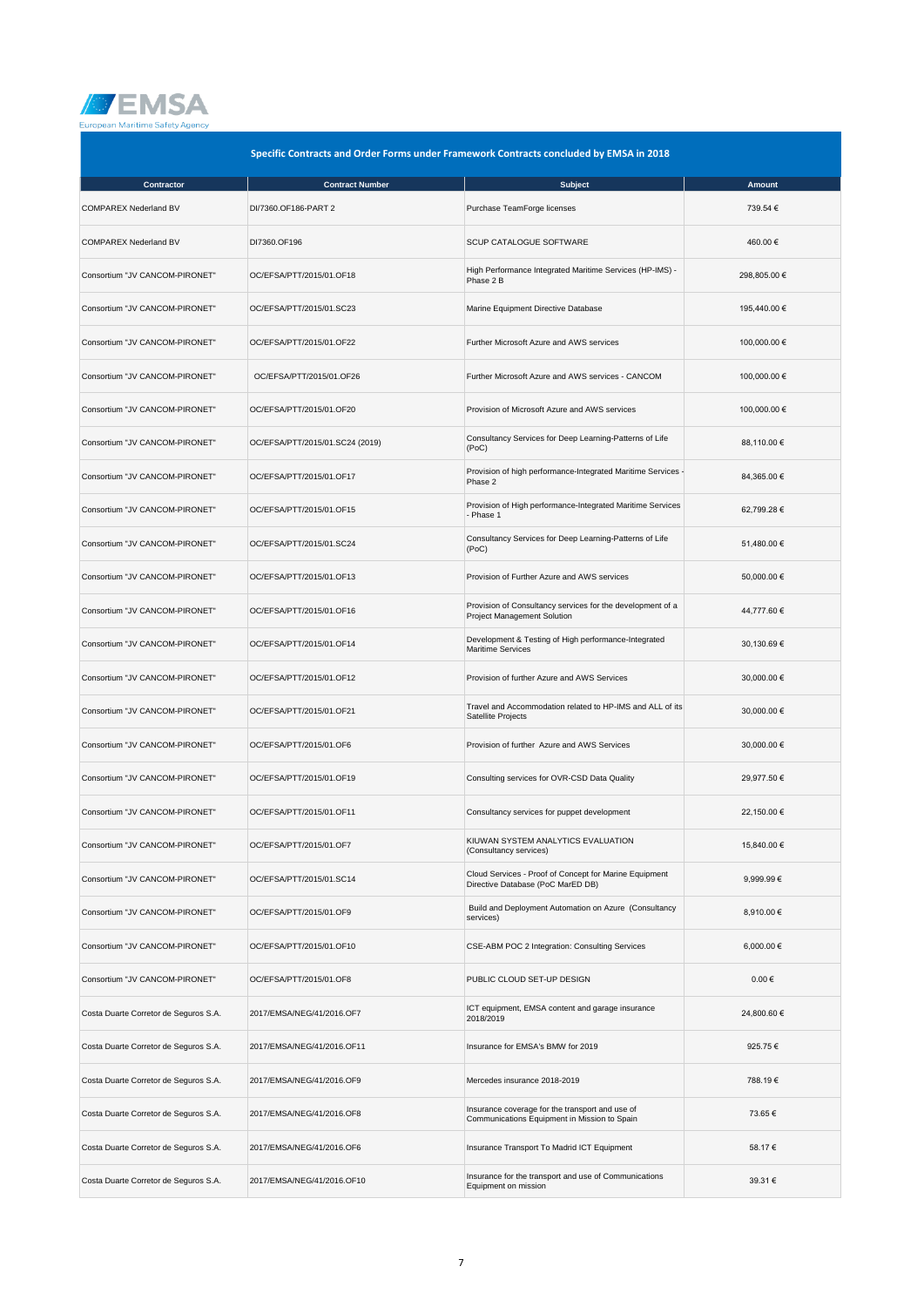

| Specific Contracts and Order Forms under Framework Contracts concluded by EMSA in 2018 |                                        |                                                                                                                                |              |
|----------------------------------------------------------------------------------------|----------------------------------------|--------------------------------------------------------------------------------------------------------------------------------|--------------|
| Contractor                                                                             | <b>Contract Number</b>                 | <b>Subject</b>                                                                                                                 | Amount       |
| Costa Duarte Corretor de Seguros S.A.                                                  | 2017/EMSA/NEG/41/2016.OF4B             | VAT amount for OF 4                                                                                                            | 16.69€       |
| <b>Critical Software SA</b>                                                            | 2016/EMSA/OP/11/2016.SC8 (2019)        | Testing & quality assurance services                                                                                           | 23,694.40 €  |
| <b>Critical Software SA</b>                                                            | 2016/EMSA/OP/11/2016.SC9 (2019)        | Testing services related to the border control user<br>community (2019)                                                        | 23,694.40 €  |
| <b>Critical Software SA</b>                                                            | 2016/EMSA/OP/11/2016.SC15-PHASE 2      | Provision of testing and quality assurance services for<br>EMSA maritime applications (RPAS)                                   | 13,815.00 €  |
| <b>DASIC International Ltd</b>                                                         | 2014/EMSA/OP/05/2014-2.OF2             | Purchase of dispersants (200T) for EAS Adriatic to be<br>stored in Ravenna Italy                                               | 667,124.00 € |
| <b>DASIC International Ltd</b>                                                         | 2014/EMSA/OP/05/2014-2.OF1             | Purchase dispersants (200T) EAS North Sea                                                                                      | 649,656.00 € |
| Deloitte Consulting CVBA/SPRL                                                          | BUDG15/PO/02.SC1                       | <b>ABAC Assets training</b>                                                                                                    | 6,439.24 €   |
| <b>DESMI Ro-Clean A/S</b>                                                              | 2015/EMSA/OP/05/2015.LOT6.SC11         | Purchase of 3 Trawl Nets and 6 Spare Bags for EAS<br>Northern Baltic                                                           | 781,515.00 € |
| DESMI Ro-Clean A/S                                                                     | 2015/EMSA/OP/05/2015.LOT3.SC7          | Purchase of two Speed Sweep systems for the EAS<br>Northern Baltic                                                             | 519,776.00 € |
| DESMI Ro-Clean A/S                                                                     | 2015/EMSA/OP/05/2015.LOT6.SC10         | Purchase of one trawl net + 2 spare bags for EAS North<br>Sea                                                                  | 262,949.00 € |
| DESMI Ro-Clean A/S                                                                     | 2015/EMSA/NEG/2/2015.LOT8.SC6          | Overhauling works on R-boom on board vessel Santa Maria -<br>contractor Falzon                                                 | 242,255.00 € |
| DESMI Ro-Clean A/S                                                                     | 2015/EMSA/OP/05/2015.LOT6.SC9          | Purchase of one trawl net for EAS Baltic                                                                                       | 205,965.00 € |
| DESMI Ro-Clean A/S                                                                     | 2015/EMSA/OP/05/2015.LOT3.SC6          | On site training for specialized equipment in EAS NS + BS +<br>South                                                           | 6,345.00 €   |
| DESMI Ro-Clean A/S                                                                     | 2015/EMSA/OP/05/2015.LOT6.SC8          | On-site training for specialized equipment in EAS NS + BS +<br>South                                                           | 6,345.00 €   |
| Dimension Data Belgium S.A/N.V                                                         | DI/7030.OF7170                         | Cisco and Rightfax maintenance 2019                                                                                            | 8,390.64 €   |
| Dimension Data Belgium S.A/N.V                                                         | DI/7501.OF20524                        | Palo Alto Maintenance 2019                                                                                                     | 6,065.59€    |
| Dimension Data Belgium S.A/N.V                                                         | DI/7500.OF10991                        | 10G uplink connection to CORE switches. Switches were<br>delivered with only 1G connection but we need 10G to<br>CORE network. | 5,988.98 €   |
| Dimension Data Belgium S.A/N.V                                                         | DI/7500.OF11459                        | Fixed telephones                                                                                                               | 4,010.40 €   |
| Dimension Data Belgium S.A/N.V                                                         | DI/7500.OF11122                        | Maintenance IT Equipment 2019                                                                                                  | 3.737.27 €   |
| Dimension Data Belgium S.A/N.V                                                         | DI/7501.OF20442                        | Globalsign Certificates Wildcard SSL 2y                                                                                        | 1,394.72 €   |
| <b>DNVGL SE</b>                                                                        | 2018/EMSA/NEG/11/2017 OF1              | STUDY A - 3 PORTS IN GEORGIA: Batumi, Kulevi and Poti                                                                          | 84,569.00 €  |
| Dun & Bradstreet Belgium NV                                                            | 2016/EMSA/NEG/19/2016.OF5              | D&B Reports for the need of whole department C                                                                                 | 7,747.02 €   |
| E. Dias Serras, S. A.                                                                  | 2013/EMSA/OP/16/2013.OF7               | Fifth year of maintenance of the MSS videowall                                                                                 | 3,324.20 €   |
| Edisoft SA                                                                             | 2014/EMSA/OP/15/2013-4.MOD2.SC2.10     | Delivery of CSN services                                                                                                       | 310,000.00 € |
| Edisoft SA                                                                             | 2014/EMSA/OP/15/2013-4.MOD2.SC2.9      | Delivery of CSN services                                                                                                       | 110,000.00 € |
| <b>Edisoft SA</b>                                                                      | 2018/EMSA/OP/06/2018.LOT1-4.MOD2.SC2.1 | Provision of services for the acquisition and processing of<br>SAR EO data                                                     | 70,000.00 €  |
| Edisoft SA                                                                             | 2016/EMSA/OP/25/2015.LOT1.SC5          | Provision of Corrective maintenance services for the EODC-<br>second year                                                      | 66,650.00 €  |
| <b>Edisoft SA</b>                                                                      | 2018/EMSA/OP/06/2018.LOT1.MOD1.SC1     | Service set-up and testing                                                                                                     | 50,000.00 €  |
| Edisoft SA                                                                             | 2018/EMSA/OP/06/2018.LOT1-4.MOD2.SC2.2 | dlivery of CSN services                                                                                                        | 30,000.00 €  |
| Edisoft SA                                                                             | 2016/EMSA/OP/25/2015.LOT1.SC4          | OGC Web Services Authorizations with IDM V2 and Central<br>Databases                                                           | 8,400.00 €   |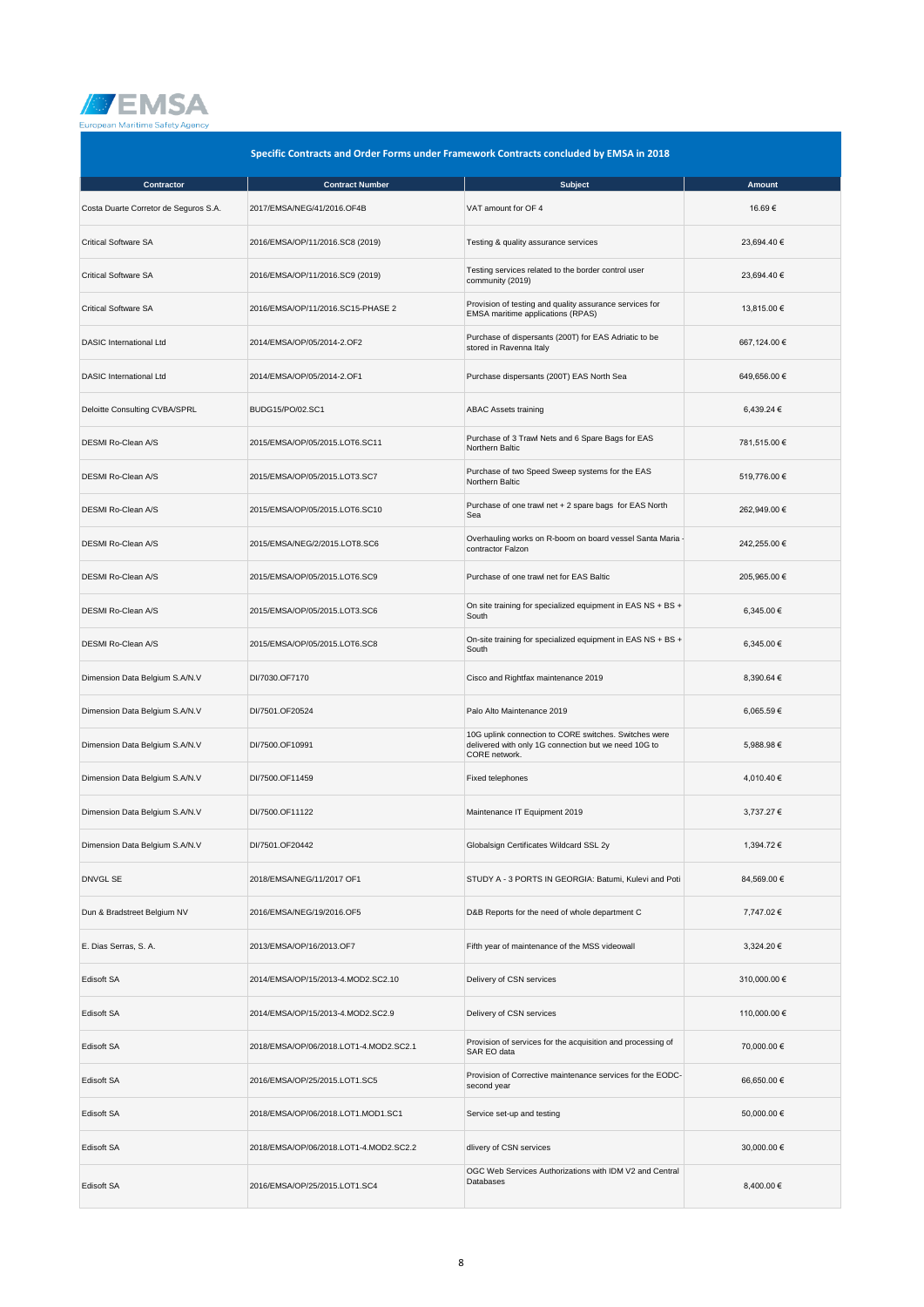

| Specific Contracts and Order Forms under Framework Contracts concluded by EMSA in 2018 |                                        |                                                                                             |              |
|----------------------------------------------------------------------------------------|----------------------------------------|---------------------------------------------------------------------------------------------|--------------|
| Contractor                                                                             | <b>Contract Number</b>                 | <b>Subject</b>                                                                              | Amount       |
| Edisoft SA                                                                             | 2015/EMSA/OP/17/2015.SC6               | Earth Observation web service Alert level                                                   | 5,323.88 €   |
| E-Geos S.p.A                                                                           | 2014/EMSA/OP/15/2013-3.MOD2.SC2.21     | Delivery of CSN services                                                                    | 315,000.00 € |
| E-Geos S.p.A                                                                           | EMSA/OP/06/2018.LOT1-2;MOD2;SC2.3      | Delivery of CSN services                                                                    | 130,253.05 € |
| E-Geos S.p.A                                                                           | 2018/EMSA/OP/06/2018.LOT1-2.MOD2.SC2.1 | Provision of services for the acquisition and processing of<br>SAR EO data                  | 110,000.00 € |
| E-Geos S.p.A                                                                           | EMSA/OP/06/2018.LOT1-2;MOD2;SC2.2      | Delivery of CSN services                                                                    | 100,000.00 € |
| E-Geos S.p.A                                                                           | 2018/EMSA/OP/06/2018.LOT1-2.MOD2.SC2.5 | Provision of services for the acquisition and processing of<br>SAR EO data                  | 100,000.00 € |
| E-Geos S.p.A                                                                           | EMSA/OP/06/2018.LOT1-2;MOD2;SC2.4      | Delivery of CSN services                                                                    | 72,055.31 €  |
| E-Geos S.p.A                                                                           | 2018/EMSA/OP/06/2018.LOT1.MOD1.SC1     | Service set-up and testing                                                                  | 50,000.00 €  |
| E-Geos S.p.A                                                                           | 2014/EMSA/OP/15/2013-3.MOD2.SC2.22     | Delivery of VDS services                                                                    | 17,207.57 €  |
| Empresa de Arquivos de Documentação<br>(E.A.D.) S.A.                                   | 2017/EMSA/NEG/45/2017.OF3              | Provision of box pick-up and off-site storage services 2019                                 | 2,405.00 €   |
| Empresa de Arquivos de Documentação<br>(E.A.D.) S.A.                                   | 2017/EMSA/NEG/45/2017.OF2              | Boxes for offsite storage                                                                   | 1,500.00 €   |
| European Dynamics Luxembourg S.A                                                       | 2016/EMSA/OP/31/2015.SC20              | <b>THETIS Enhancements</b>                                                                  | 177,280.00 € |
| European Dynamics Luxembourg S.A                                                       | 2016/EMSA/OP/31/2015.SC18              | <b>Thetis Enhancement</b>                                                                   | 110,690.00 € |
| European Dynamics Luxembourg S.A                                                       | 2018/EMSA/OP/18/2018.SC1               | Provision of ICT services for MAR-CIS and CHD<br>applications, module 1, 2 and 3            | 84,702.00 €  |
| European Dynamics Luxembourg S.A                                                       | 2016/EMSA/OP/31/2015.SC16              | <b>THETIS Maintenance</b>                                                                   | 80,000.00 €  |
| European Dynamics Luxembourg S.A                                                       | 2016/EMSA/OP/31/2015.SC12              | <b>THETIS Enhancement</b>                                                                   | 72,320.00 €  |
| European Dynamics Luxembourg S.A                                                       | 2016/EMSA/OP/09/2015.LOT2.SC5          | IdM-V2 Enhancements Nov2018                                                                 | 57,165.00 €  |
| European Dynamics Luxembourg S.A                                                       | 2018/EMSA/OP/18/2018.SC1               | SC1 for the provision of ICT services for MAR-CIS and CHD<br>applications module 1, 2 and 3 | 56,468.00 €  |
| European Dynamics Luxembourg S.A                                                       | 2016/EMSA/OP/31/2015.SC11              | <b>THETIS Enhancements</b>                                                                  | 56,080.00 €  |
| European Dynamics Luxembourg S.A                                                       | 2016/EMSA/OP/31/2015.SC14              | THETIS-MRV Enhancements                                                                     | 50,497.50 €  |
| European Dynamics Luxembourg S.A                                                       | 2016/EMSA/OP/31/2015.SC13              | THETIS-EU Enhancements                                                                      | 31,040.00 €  |
| European Dynamics Luxembourg S.A                                                       | 2018/EMSA/OP/4/2018.SC1                | Evolutive and corrective maintenance for Corporate<br>applications 2018-2019                | 27,419.00 €  |
| European Dynamics Luxembourg S.A                                                       | 2016/EMSA/OP/31/2015.SC17              | <b>THETIS Enhancement</b>                                                                   | 26,365.00 €  |
| European Dynamics Luxembourg S.A                                                       | 2016/EMSA/OP/09/2015.LOT2.SC4          | IdM-V2 Maintenance > Aug2018                                                                | 21,840.00 €  |
| European Dynamics Luxembourg S.A                                                       | 2016/EMSA/OP/09/2015.LOT2.SC 7         | Maintenance Services for EMSA's IdM-V2                                                      | 21,840.00 €  |
| European Dynamics Luxembourg S.A                                                       | 2016/EMSA/OP/09/2015.LOT2.SC6          | IdM small enhancements 2018 d                                                               | 6,805.00 €   |
| European Dynamics Luxembourg S.A                                                       | 2016/EMSA/OP/09/2015.LOT1.SC4          | Maintenance Services for EMSA's Maritime Applications<br>Portal 2019                        | 6,790.00 €   |
| European Dynamics Luxembourg S.A                                                       | 2016/EMSA/OP/31/2015.SC19              | THETIS-EU Enhancement                                                                       | 4,415.00 €   |
| European Dynamics Luxembourg S.A                                                       | 2016/EMSA/OP/31/2015.SC15              | <b>THETIS Enhancement</b>                                                                   | 1,310.00 €   |
| European Space Imaging GmbH                                                            | 2015/EMSA/OP/14/2015-2.MOD2.SC2.20     | Optical imagery licenses & services                                                         | 600,000.00 € |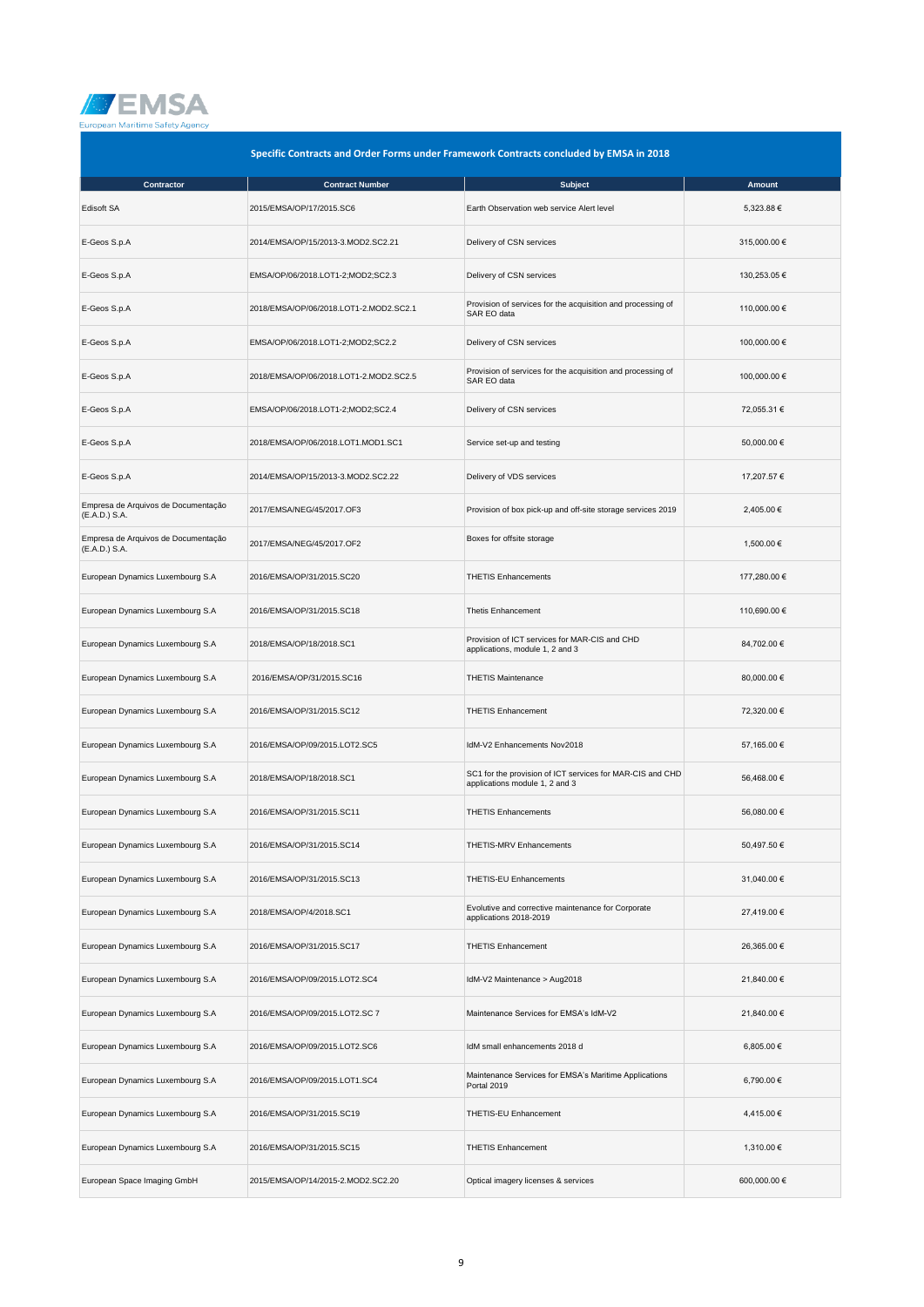

| Specific Contracts and Order Forms under Framework Contracts concluded by EMSA in 2018 |                                                                    |                                                                                                              |              |
|----------------------------------------------------------------------------------------|--------------------------------------------------------------------|--------------------------------------------------------------------------------------------------------------|--------------|
| Contractor                                                                             | <b>Contract Number</b>                                             | <b>Subject</b>                                                                                               | Amount       |
| European Space Imaging GmbH                                                            | 2015/EMSA/OP/14/2015-2.MOD2.SC2.15                                 | Optical imagery licenses & services                                                                          | 500,000.00 € |
| European Space Imaging GmbH                                                            | 2015/EMSA/OP/14/2015-2.MOD2.SC2.17                                 | Optical imagery licenses & services                                                                          | 500,000.00 € |
| European Space Imaging GmbH                                                            | 2015/EMSA/OP/14/2015-2.MOD2.SC2.18.                                | Optical imagery licenses & services                                                                          | 451,671.22 € |
| European Space Imaging GmbH                                                            | 2015/EMSA/OP/14/2015-2.MOD2.SC2.16.                                | Optical imagery licenses & services                                                                          | 200,000.00 € |
| European Space Imaging GmbH                                                            | 2015/EMSA/OP/14/2015-2.MOD2.SC2.14                                 | Optical imagery licenses & services                                                                          | 100,000.00 € |
| European Space Imaging GmbH                                                            | 2015/EMSA/OP/14/2015-2.MOD2.SC2.19                                 | Optical imagery licenses & services                                                                          | 60,000.00 €  |
| European Space Imaging GmbH                                                            | 2018/EMSA/OP/06/2018.LOT2-1.MOD1.SC1                               | Service set-up and testing                                                                                   | 50,000.00 €  |
| European Television Guild                                                              | 2014/EMSA/OP/19/2013.LOT3.OF16                                     | EMSA website maintenance Q1 2018                                                                             | 3,405.00 €   |
| European Television Guild                                                              | 2018/EMSA/OP/09/2018.LOT3.OF01                                     | Evolutive maintenance of the EMSA Website Q4 2018                                                            | 3,285.00 €   |
| Everis Portugal                                                                        | 2016/EMSA/OP/11/2016.SC23                                          | Provision of Testing services for implementation of test<br>Automation in several EMSA Maritime Applications | 45,013.32 €  |
| <b>Everis Portugal</b>                                                                 | 2016/EMSA/OP/11/2016.SC26                                          | Provision of testing services for STAR TRACKING                                                              | 30,766.68 €  |
| Everis Portugal                                                                        | 2016/EMSA/OP/11/2016.SC22 - Prolongation Phase 1 and<br>Phase 2    | Provision of Testing services for the SSN Eco system GUI<br>(SEG)                                            | 30,008.88 €  |
| Everis Portugal                                                                        | 2016/EMSA/OP/11/2016.SC22 - PROLONGATION PHASE<br>2 AND PHASE 3    | Provision of testing services for the SSN Ecosystem GUI<br>(SEG)                                             | 30,008.88 €  |
| <b>Everis Portugal</b>                                                                 | 2016/EMSA/OP/11/2016.SC22                                          | Provision of Testing services for the SSN Eco system GUI<br>(SEG)                                            | 30,008.88 €  |
| Everis Portugal                                                                        | 2016/EMSA/OP/11/2016.SC23 - PHASE 2                                | Provision of Testing services for implementation of test<br>Automation                                       | 30,008.88 €  |
| <b>Everis Portugal</b>                                                                 | 2016/EMSA/OP/11/2016.SC19                                          | Provision of SSN - related Commissioning tests                                                               | 28,600.00 €  |
| Everis Portugal                                                                        | 2016/EMSA/OP/11/2016.SC24 - phase 1                                | Support to RPAS data Centre                                                                                  | 15,004.44 €  |
| Everis Portugal                                                                        | 2016/EMSA/OP/11/2016.SC24 - Prolongation of Phase 1<br>and Phase 2 | Support to RPAS Data Centre                                                                                  | 15,004.44 €  |
| <b>Everis Portugal</b>                                                                 | 2016/EMSA/OP/11/2016.SC17- PHASE 3                                 | Provision of testing services for the SafeSeaNet Application                                                 | 15,004.44 €  |
| <b>Everis Portugal</b>                                                                 | 2016/EMSA/OP/11/2016.SC17 - PHASE 1                                | Provision of testing services for the SafeSeaNet Application                                                 | 15,004.44 €  |
| Everis Portugal                                                                        | 2016/EMSA/OP/11/2016.SC17 - PHASE 2                                | Provision of testing services for the SafeSeaNet Application                                                 | 15,004.44 €  |
| Everis Portugal                                                                        | 2016/EMSA/OP/11/2016.SC21 - Phase 1                                | Provision of testing services for Earth Observation System                                                   | 15,004.44 €  |
| Everis Portugal                                                                        | 2016/EMSA/OP/11/2016.SC18 - PROLONGATION OF<br>PHASE and PHASE 3   | Provision of EODC testing services                                                                           | 15,004.44 €  |
| <b>Everis Portugal</b>                                                                 | 2016/EMSA/OP/11/2016.SC18 - PROLONGATION OF<br>PHASE 1 AND PHASE 2 | Provision of EODC testing services                                                                           | 15,004.44 €  |
| Everis Portugal                                                                        | 2016/EMSA/OP/11/2016.SC21- Prolongation of Phase 1<br>and PHASE 2  | Provision of testing services for Earth Observation System                                                   | 15,004.44 €  |
| <b>Everis Portugal</b>                                                                 | 2016/EMSA/OP/11/2016.SC18 - PHASE 1                                | Provision of EODC testing services                                                                           | 15,004.44 €  |
| Everis Portugal                                                                        | 2016/EMSA/OP/11/2016.SC25                                          | Provision of LRIT IDE testing and quality assurance<br>services                                              | 8,803.08 €   |
| Everis Portugal                                                                        | 2014/EMSA/OP/20/2013.SC17                                          | Link between requests anf supporting documents for e-files<br>(Phase II)                                     | 5,120.00 €   |
| <b>Everis Portugal</b>                                                                 | 2014/EMSA/OP/20/2013.SC18                                          | Mima recalculation of daily allowances                                                                       | 2,680.00 €   |
| <b>FASTDATA Lda</b>                                                                    | 2016/EMSA/NEG/21/2016.OF4                                          | Central Detection and Public Announcement maintenance                                                        | 2,784.47 €   |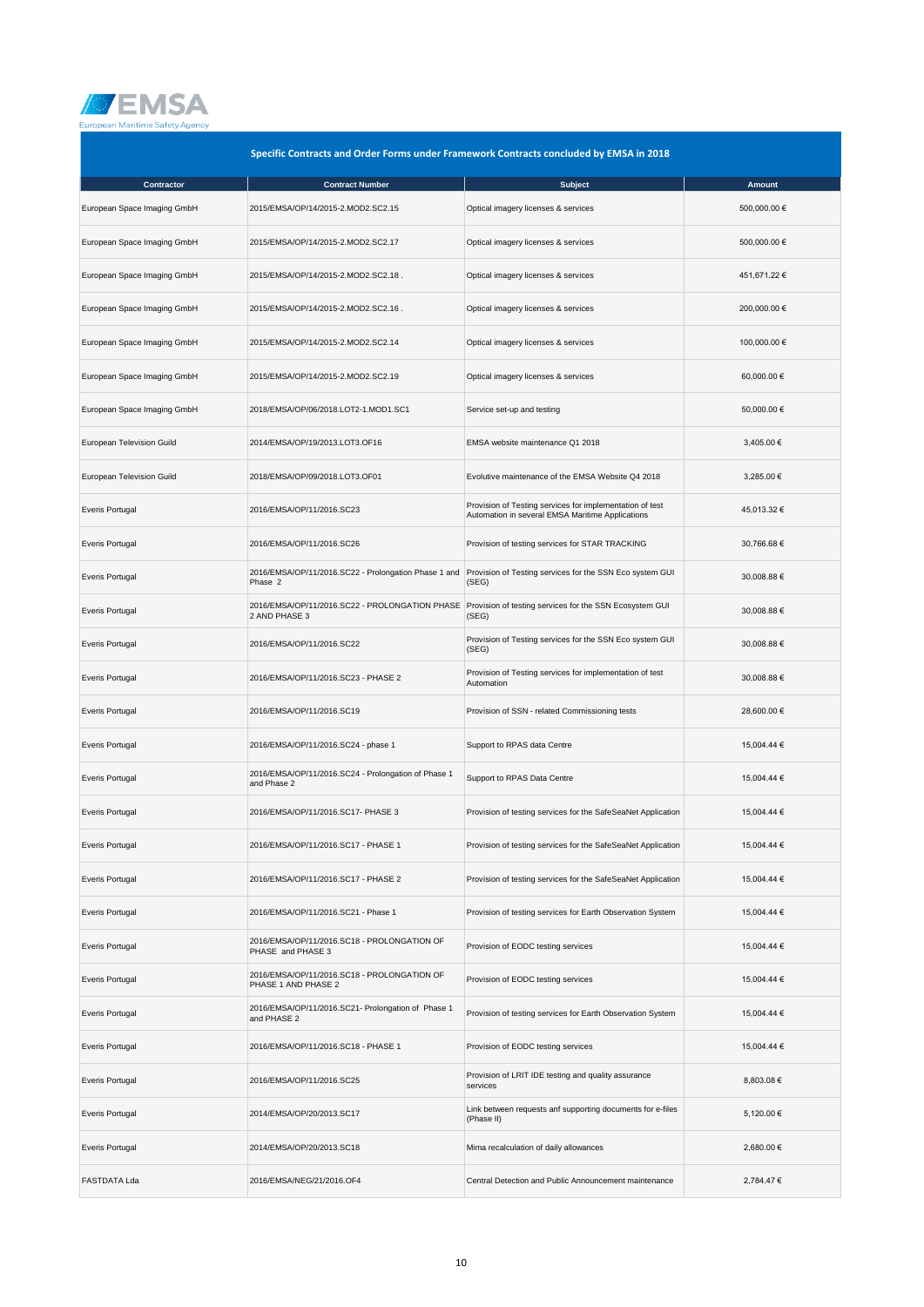

| Specific Contracts and Order Forms under Framework Contracts concluded by EMSA in 2018 |                                  |                                                                                                                 |              |
|----------------------------------------------------------------------------------------|----------------------------------|-----------------------------------------------------------------------------------------------------------------|--------------|
| Contractor                                                                             | <b>Contract Number</b>           | <b>Subject</b>                                                                                                  | Amount       |
| Força Aérea Portuguesa                                                                 | 2016/EMSA/OP/06/2016.LOT2.SC5    | MOBILISATION, ON-SITE ACTIVITIES AND MISSIONS IN<br><b>CROATIA</b>                                              | 888,386.00 € |
| Força Aérea Portuguesa                                                                 | 2016/EMSA/OP/06/2016.LOT2.SC6    | Interfacing RPAS services with RPAS DC                                                                          | 43,600.00 €  |
| GeoSolutions S.A.S.                                                                    | 2016/EMSA/OP/09/2015.LOT5.SC6    | Provision of services for Traffic Density Map Service; TDM<br><b>Automatic Construction Tool</b>                | 125,000.00 € |
| GeoSolutions S.A.S.                                                                    | 2016/EMSA/OP/09/2015.LOT5.SC8    | <b>OGC Hardening</b>                                                                                            | 95,000.00 €  |
| GeoSolutions S.A.S.                                                                    | 2016/EMSA/OP/09/2015.LOT5.SC7    | Provision of Four Small Extension to EMSA's GeoServer<br>Capabilities                                           | 37,000.00 €  |
| GMV Soluciones Globales Internet S.A.U.<br>(GMV SGI)                                   | 2018/EMSA/RES/01/2017.OF1        | Ivent Management, Incident Management and Coordination<br>and Reporting - Core services 20/05/2018 - 30/04/2019 | 122,027.22 € |
| GMV Soluciones Globales Internet S.A.U.<br>(GMV SGI)                                   | 2018/EMSA/RES/01/2017.SC2        | Time and Means SC 2 20/05/2018-30/10/2019                                                                       | 80,000.00 €  |
| GMV Soluciones Globales internet SA                                                    | 2018/EMSA/RES/01/2017.SC4        | <b>MSS Night Shift services</b>                                                                                 | 69,021.90 €  |
| <b>GMV Soluciones Globales internet SA</b>                                             | 2018/EMSA/RES/01/2017.SC3        | Transfer of know-how                                                                                            | 11,352.60 €  |
| GMVIS Skysoft S.A                                                                      | 2017/EMSA/NEG/29/2016.SC2        | Service desk consultancy 12/2018-12/2019                                                                        | 34,540.00 €  |
| Grupo 8 Vigilância e Prevenção Electrónica,<br>Lda. (Serviços de Segurança)            | 2018/CT.17.ADM.0021.2.0.LOT1.OF2 | Security Services for EMSA                                                                                      | 122,096.91 € |
| Grupo 8 Vigilância e Prevenção Electrónica,<br>Lda. (Serviços de Segurança)            | 2018/CT.17.ADM.0021.2.0.LOT1.OF5 | Security Services for EMSA 2019 (Jan-Mar)                                                                       | 40,266.00 €  |
| Grupo 8 Vigilância e Prevenção Electrónica,<br>Lda. (Serviços de Segurança)            | 2018/CT.17.ADM.0021.2.0.LOT1.OF1 | Security Services for EMSA in 2018                                                                              | 26,844.00 €  |
| Grupo 8 Vigilância e Prevenção Electrónica,<br>Lda. (Serviços de Segurança)            | 2018/EMSA/NEG/47/2017.OF1        | Magnetic door readers for offices 00/16, 00/52, 00/53 and<br>00/54                                              | 9,996.70 €   |
| Grupo 8 Vigilância e Prevenção Electrónica,<br>Lda. (Serviços de Segurança)            | 2018/CT.17.ADM.0021.2.0.LOT1.OF4 | Security Services for EMSA 2018                                                                                 | 6,263.60 €   |
| Grupo 8 Vigilância e Prevenção Electrónica,<br>Lda. (Serviços de Segurança)            | 2018/CT.17.ADM.0021.2.0.LOT1.OF3 | Security Services for EMSA                                                                                      | 276.48€      |
| Huric Industria de Componentes Decorativos,<br><b>LDA</b>                              | 2015/EMSA/NEG/54/2015.OF3        | TAILOR MADE TABLE FOR VESSEL                                                                                    | 330.00€      |
| <b>IHS Global</b>                                                                      | 2015/EMSA/OP/16/2015.LOT1.OF4    | Maritime Information and Data LOT 1 - OF 4                                                                      | 131,080.00 € |
| <b>IHS Global</b>                                                                      | 2017/EMSA/OP/01/2017.LOT1.OF2    | Equasis ship data provision week 14 2018 week 39 2018                                                           | 67,392.00 €  |
| <b>IHS Global</b>                                                                      | 2015/EMSA/OP/16/2015.LOT2.OF4    | Maritime information and data LOT 2 OF 4                                                                        | 47,942.00 €  |
| <b>IHS Global</b>                                                                      | 2017/EMSA/OP/01/2017.LOT2.OF2    | Equasis company data provision week 142018 week 392018                                                          | 44,928.00 €  |
| <b>IHS Global</b>                                                                      | 2017/EMSA/OP/01/2017.LOT2.OF3    | Equasis company data provision week 40 2018 week<br>132019                                                      | 44,928.00 €  |
| <b>IHS Global</b>                                                                      | 2015/EMSA/OP/16/2015.LOT3.OF4    | Maritime information and data LOT 3 OF 4                                                                        | 28,000.00 €  |
| <b>IHS Global</b>                                                                      | 2015/EMSA/OP/16/2015.LOT5.OF4    | Maritime information and data LOT 5 OF 4                                                                        | 10,206.00 €  |
| Impersol Lda                                                                           | 2018/EMSA/NEG/18/2018.OF1        | Replacement of films on windows                                                                                 | 67,633.05 €  |
| Impersol Lda                                                                           | 2018/EMSA/NEG/18/2018.OF2        | Replacement of films on windows                                                                                 | 7,536.72 €   |
| Informatica El Corte Ingles SA                                                         | 2017/EMSA/OP/18/2017.OF4         | BCF 2.0 Upgrade, Phase 1, EXADATA (IMDatE bottleneck)                                                           | 726,153.79 € |
| Informatica El Corte Ingles SA                                                         | 2017/EMSA/OP/18/2017.OF6         | BCF 2.0 Upgrade, Phase 3, computing and redundancy                                                              | 392,600.79€  |
| Informatica El Corte Ingles SA                                                         | 2017/EMSA/OP/18/2017.OF14.A3     | Maintenance of Nutanix equipment under A.3 budget                                                               | 102,872.93 € |
| Informatica El Corte Ingles SA                                                         | 2017/EMSA/OP/18/2017.OF14.COP    | Maintenance of Nutanix equipment under Copernicus<br>budget                                                     | 87,400.84 €  |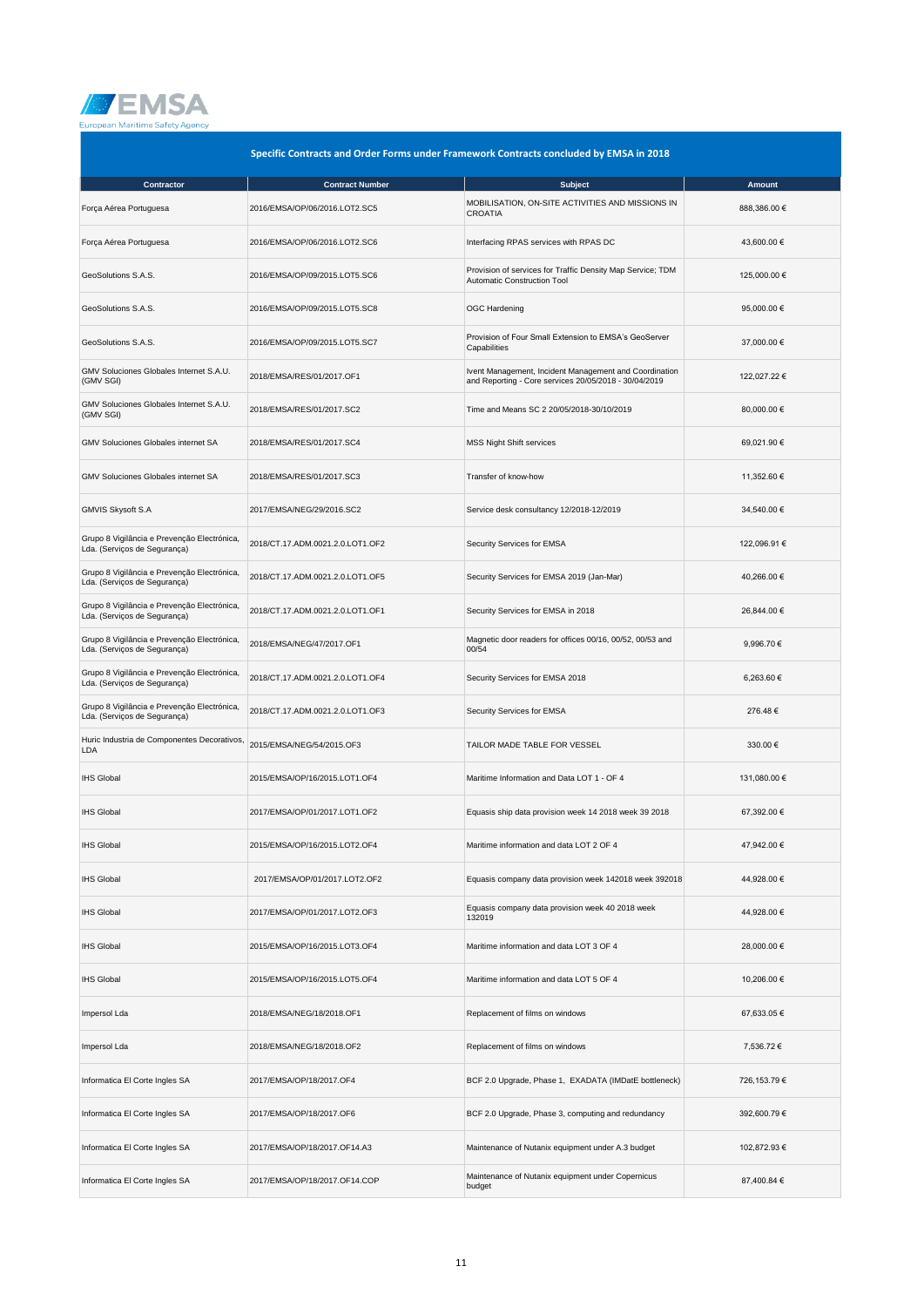

| Specific Contracts and Order Forms under Framework Contracts concluded by EMSA in 2018 |                                    |                                                                                                                         |              |
|----------------------------------------------------------------------------------------|------------------------------------|-------------------------------------------------------------------------------------------------------------------------|--------------|
| Contractor                                                                             | <b>Contract Number</b>             | <b>Subject</b>                                                                                                          | Amount       |
| Innovagency - Consultoria, Technologia e<br>Comunicação, S.A.                          | 2015/EMSA/OP/19/2015.SC6           | Provision of services related to SEG 1.7 and miscellaneous<br>changes                                                   | 112,912.50 € |
| Innovagency - Consultoria, Technologia e<br>Comunicação, S.A.                          | 2015/EMSA/OP/19/2015.SC5           | Second year of Corrective maintenance including helpdesk<br>for incident management (SEG)                               | 52,000.00 €  |
| Insight Technology Solutions Belgium Inc                                               | DI07722.OF412                      | Provision of services related to phase 2 of STAR Streaming                                                              | 104,362.50 € |
| Insight Technology Solutions Belgium Inc                                               | DI7722 OF 35                       | Novabase - Test Automation services and licensing                                                                       | 50,937.95€   |
| Insight Technology Solutions Belgium Inc                                               | DI7722 OF 315                      | <b>EAMS Licences (Blueprint)</b>                                                                                        | 37,166.85 €  |
| Insight Technology Solutions Belgium Inc                                               | DI7722 OF 318                      | EAMS Consulting and Support Services (Blueprint)                                                                        | 36,732.15 €  |
| Insight Technology Solutions Belgium Inc                                               | DI07722.OF503                      | RNW DOCKER AND PORTSWIGGER                                                                                              | 11,615.88 €  |
| Insight Technology Solutions Belgium Inc                                               | DI7722 OF 99                       | PURCHASE PUPPET SUBSCRIPTION                                                                                            | 4,148.80 €   |
| Insight Technology Solutions Belgium Inc                                               | DI7722 OF 149                      | PURCHASE RSA SECURID                                                                                                    | 2,720.39€    |
| Insight Technology Solutions Belgium Inc                                               | DI7722.OF328                       | RNW SMARTBEAR SUBSCRIPTIONS                                                                                             | 2,350.92 €   |
| Insight Technology Solutions Belgium Inc                                               | DI7722.OF273                       | SUBSCRIPTIONS MOBATEK                                                                                                   | 474.90€      |
| Insight Technology Solutions Belgium Inc                                               | DI7722.OF526                       | RNW SUBSCRIPTION TELERIK                                                                                                | 429.67€      |
| Intrasoft International S.A.                                                           | 2015/EMSA/OP/18/2015.SC10          | EIS Integration with IdMV2 with business logic amendments<br>and improvements to address the COD and CLD<br>segregation | 177,048.80 € |
| Intrasoft International S.A.                                                           | 2015/EMSA/OP/18/2015.SC9           | Improvements to Central Location Database and Central<br><b>Organisation Database</b>                                   | 62,610.00 €  |
| Intrasoft International S.A.                                                           | 2015/EMSA/OP/18/2015.SC11          | Provision of Corrective maintenance services for EIS<br>databases                                                       | 33,247.50 €  |
| Intrasoft International S.A.                                                           | 2015/EMSA/OP/18/2015.SC8           | Corrective maintenance of pre-existing databases (stires)                                                               | 8,951.25 €   |
| ISQ - Instituto de Soldadura e Qualidade                                               | 2014/EMSA/NEG/26/2014.OF6          | First intervention team training 2018                                                                                   | 3,290.00 €   |
| ISQ - Instituto de Soldadura e Qualidade                                               | 2014/EMSA/NEG/26/2014.OF7          | ISQ; DRILL FOR ALL EMSA STAFF 2018                                                                                      | 1,290.00 €   |
| J.L.G. Consulting SRL                                                                  | 2017/EMSA/OP/15/2016.SC3           | Enhancement of the new EMCIP (2018 tasks)                                                                               | 143,565.00 € |
| J.L.G. Consulting SRL                                                                  | 2017/EMSA/OP/15/2016.SC2           | Corrective maintenance and operational support of the New<br><b>EMCIP</b>                                               | 55,725.00 €  |
| JP-IS Lda                                                                              | 2018/EMSA/19/2017.OF03             | PURCHASE OF PROJECTOR FOR MEETING ROOM; JP-<br>IS Lda                                                                   | 4,800.93 €   |
| JP-IS Lda                                                                              | 2018/EMSA/OP/19/2017.OF05          | Purchase of Camera Equipment                                                                                            | 3,806.25 €   |
| JP-IS Lda                                                                              | 2018/EMSA/OP/19/2017.OF01          | Maintenance of meeting room 2018 (First half of 2018)                                                                   | 2,170.00 €   |
| JP-IS Lda                                                                              | 2018/EMSA/OP/19/2017.OF04          | Equipment for Canon EOS 6 Camera                                                                                        | 525.00€      |
| JP-IS Lda                                                                              | 2018/EMSA/OP/19/2017.OF08          | Additional accessoires for Communications Camera                                                                        | 297.92€      |
| JP-IS Lda                                                                              | 2018/EMSA/OP/19/2017.OF07          | A/V TECHNICAL SUPPORT TO 53rd ADMINISTRATIVE<br>BOARD MEETING, 14-15/11/2018; JP-IS Lda                                 | 208.00€      |
| JP-IS Lda                                                                              | 2018/EMSA/OP/19/2017.06            | A/V TECHNICAL SUPPORT TO EXTRAORDINARY, 52ND<br>MEETING OF THE EMSA ADMINISTRATIVE BOARD, 26 -<br>27/09/2018; JP-IS Lda | 208.00€      |
| JP-IS Lda                                                                              | 2018/EMSA/OP/19/2017.OF02          | A/V TECHNICAL SUPPORT FOR SSN/LRIT MEETING, 30<br>MAY 2018; JP-IS Lda                                                   | 104.00 €     |
| Kongsberg Satellite Sercives AS (K-SAT)                                                | 2014/EMSA/OP/15/2013-1.MOD2.SC2.28 | Delivery of CSN services                                                                                                | 445,000.00 € |
| Kongsberg Satellite Sercives AS (K-SAT)                                                | 2014/EMSA/OP/15/2013-1.SC2.25      | Delivery of CSN services                                                                                                | 250,000.00 € |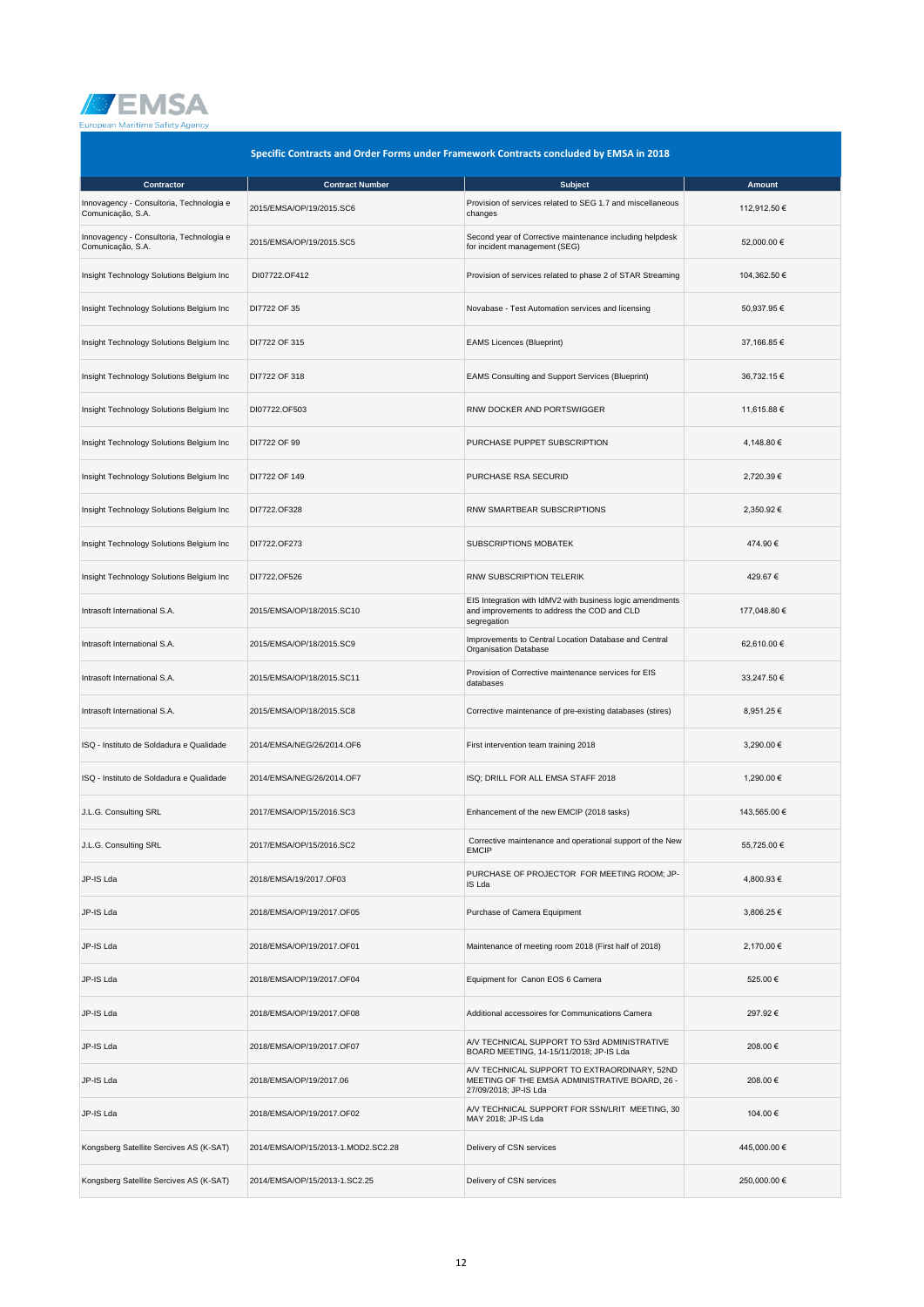

| Specific Contracts and Order Forms under Framework Contracts concluded by EMSA in 2018 |                                         |                                                                                                                                        |              |
|----------------------------------------------------------------------------------------|-----------------------------------------|----------------------------------------------------------------------------------------------------------------------------------------|--------------|
| Contractor                                                                             | <b>Contract Number</b>                  | <b>Subject</b>                                                                                                                         | Amount       |
| Kongsberg Satellite Sercives AS (K-SAT)                                                | 2018/EMSA/OP/06/2018.LOT1-3;MOD2;SC2.5  | Delivery of CSN services                                                                                                               | 250,000.00 € |
| Kongsberg Satellite Sercives AS (K-SAT)                                                | 2014/EMSA/OP/15/2013-1.SC2.29           | Delivery of CSN services                                                                                                               | 200,000.00 € |
| Kongsberg Satellite Sercives AS (K-SAT)                                                | 2018/EMSA/OP/06/2018.LOT1-3.MOD2.SC2.4  | Provision of services for the acquisition and processing of<br>SAR EO data                                                             | 200,000.00 € |
| Kongsberg Satellite Sercives AS (K-SAT)                                                | 2014/EMSA/OP/15/2013-1.MOD2.SC2.26      | Delivery of CSN services                                                                                                               | 180,000.00 € |
| Kongsberg Satellite Sercives AS (K-SAT)                                                | 2018/EMSA/OP/06/2018.LOT1-3.MOD2.SC2.1  | Provision of services for the acquisition and processing of<br>SAR EO data                                                             | 140,000.00 € |
| Kongsberg Satellite Sercives AS (K-SAT)                                                | 2018/EMSA/OP/06/2018.LOT1-3;MOD2;SC2.2  | Delivery of CSN services                                                                                                               | 100,000.00 € |
| Kongsberg Satellite Sercives AS (K-SAT)                                                | 2014/EMSA/OP/15/2013-1.SC2.32           | Delivery of CSN services                                                                                                               | 76,319.37 €  |
| Kongsberg Satellite Sercives AS (K-SAT)                                                | 2014/EMSA/OP/15/2013-1.MOD2.SC2.31      | Delivery of VDS services                                                                                                               | 68,577.72 €  |
| Kongsberg Satellite Sercives AS (K-SAT)                                                | 2018/EMSA/OP/06/2018.LOT1.MOD1.SC1      | Service set-up and testing                                                                                                             | 50,000.00 €  |
| Kongsberg Satellite Sercives AS (K-SAT)                                                | 2018/EMSA/OP/06/2018.LOT2.MOD1.SC1      | Service set-up and testing                                                                                                             | 50,000.00 €  |
| Kongsberg Satellite Sercives AS (K-SAT)                                                | 2014/EMSA/OP/15/2013-1.MOD2.SC2.27      | Delivery of VDS services                                                                                                               | 40,000.00 €  |
| Kongsberg Satellite Sercives AS (K-SAT)                                                | 2014/EMSA/OP/15/2013-1.MOD2.SC2.30      | Delivery of VDS services                                                                                                               | 40,000.00 €  |
| Kongsberg Satellite Sercives AS (K-SAT)                                                | 2018/EMSA/OP/06/2018.LOT1.MOD2.SC3.KSAT | Delivery of CleanSeaNet services                                                                                                       | 23,000.00 €  |
| <b>KR Hellas Ltd</b>                                                                   | 2015/EMSA/OP/01/2015.SC11               | RuleCheck Mobile Application                                                                                                           | 121,115.00 € |
| <b>KR Hellas Ltd</b>                                                                   | 2015/EMSA/OP/01/2015.SC10               | <b>RuleCheck Enhancement</b>                                                                                                           | 96,985.00 €  |
| <b>KR Hellas Ltd</b>                                                                   | 2015/EMSA/OP/01/2015.SC9                | RuleCheck Maintenance                                                                                                                  | 81,443.00 €  |
| Labelpoland.com                                                                        | 2015/EMSA/NEG/8/2015.LOT2.SC7           | First Renewal of the EAS Baltic Sea arrangement for one<br>year                                                                        | 274,000.00 € |
| Labelpoland.com                                                                        | 2015/EMSA/NEG/8/2015.LOT2.SC9           | Provision of additional services for EAS Baltic (new<br>additional storage space)                                                      | 43,832.19 €  |
| Labelpoland.com                                                                        | 2015/EMSA/NEG/8/2015.LOT2.SC8           | Renewal of additional service (storage space, person-days<br>for maintenance and insurance of EMSA equipment) for<br><b>EAS Baltic</b> | 29,471.43 €  |
| Lamor Corporation Ab                                                                   | 2017/EMSA/OP/03/2017.SC4                | Purchase of one High Capacity Skimmer for EAS North Sea                                                                                | 799,974.84 € |
| Lamor Corporation Ab                                                                   | 2018/EMSA/CPNEG/2/2018.SC1              | Preparation phase and initial arrangement of 2 years EAS in<br>the Northern Baltic                                                     | 460,600.00 € |
| Lamor Corporation Ab                                                                   | 2018/EMSA/OP/17/2018.SC1                | Purchase of three oil storage barges and one oil offloading<br>system for EAS Adriatic                                                 | 290.170.00 € |
| Lamor Corporation Ab                                                                   | 2018/EMSA/OP/17/2018.SC2                | Purchase of three oil storage barges and one oil offloading<br>system for the EAS Baltic Sea in Gdansk, Poland                         | 287,678.80 € |
| Lamor Corporation Ab                                                                   | 2018/EMSA/OP/17/2018.SC4                | Purchase of three oil storage barges and an oil offloading<br>system for the EAS Northen Baltic in Finland                             | 285,576.40 € |
| Lamor Corporation Ab                                                                   | 2018/EMSA/OP/17/2018.SC3                | Purchase of three oil storage barges and one offloading<br>system for the EAS Northern Baltic in Finland                               | 283,408.40 € |
| Lattanzio Learning S.r.l.                                                              | 2016/EMSA/OP/32/2015.SC19               | Enhancement of E-learning Programme                                                                                                    | 122,070.00 € |
| Lattanzio Learning S.r.l.                                                              | 2016/EMSA/OP/32/2015.SC20               | E-learning Programme Maintenance                                                                                                       | 43,740.00 €  |
| Lattanzio Learning S.r.l.                                                              | 2016/EMSA/OP/32/2015.SC21               | Development of e-learning module "SSN and CECIS MP"                                                                                    | 21,960.00 €  |
| Liedekerke, Wolters, Waelbroeck, Kirkpatrick 2015/EMSA/NEG/45/2015.SC2                 |                                         | Legal services in Court 2018-2019                                                                                                      | 3,000.00 €   |
| Link Consulting, Tecnologias de Informacao,<br>S.A                                     | 2017/EMSA/OP/05/2017.SC4                | Develop and implement long-term solution for the<br>Automated Behaviour Monitoring system used by MS and<br>EU Bodies provided by EMSA | 53,900.60 €  |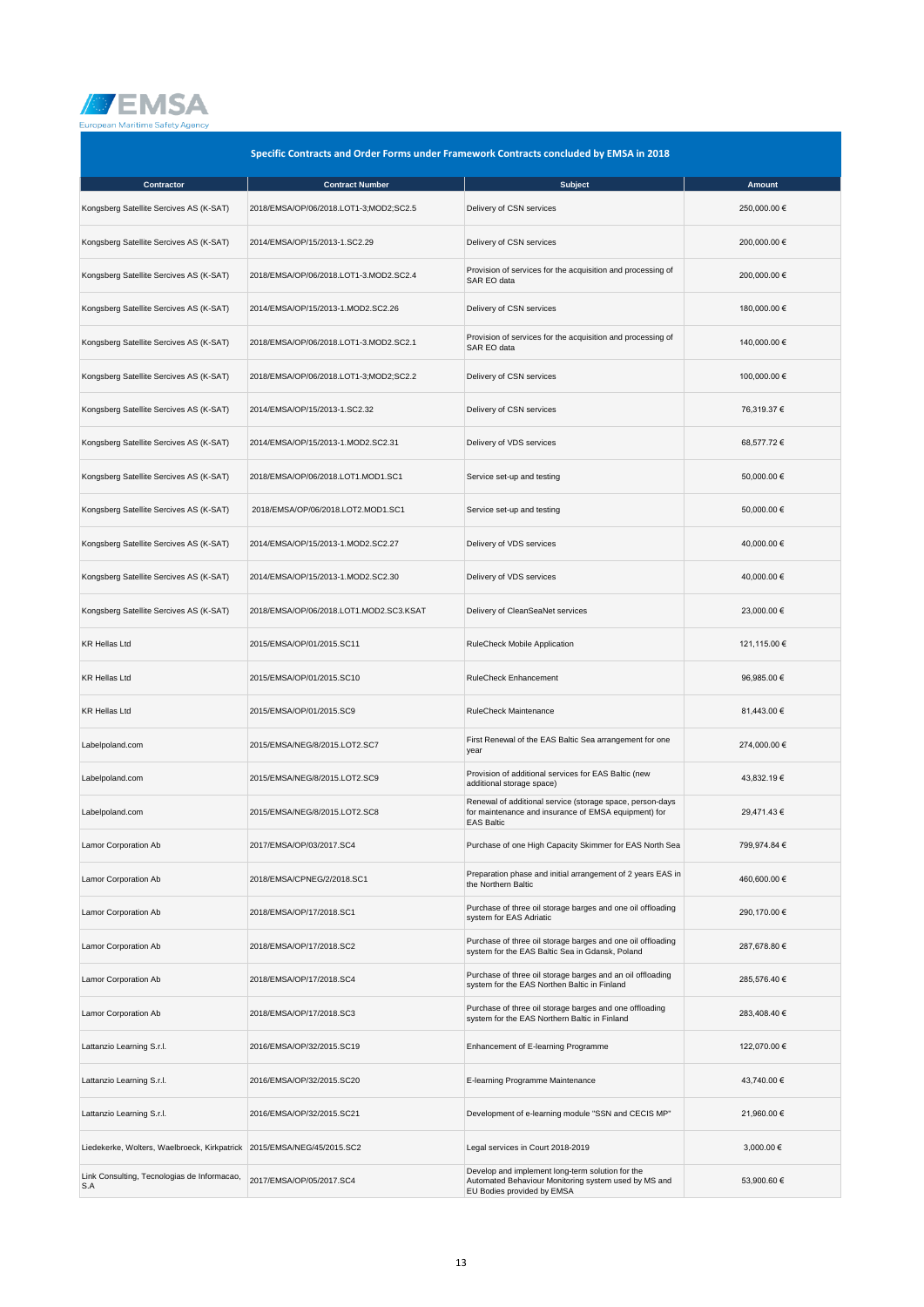

| Specific Contracts and Order Forms under Framework Contracts concluded by EMSA in 2018 |                            |                                                                        |             |
|----------------------------------------------------------------------------------------|----------------------------|------------------------------------------------------------------------|-------------|
| Contractor                                                                             | <b>Contract Number</b>     | <b>Subject</b>                                                         | Amount      |
| Link Consulting, Tecnologias de Informacao,<br>S.A                                     | 2017/EMSA/OP/05/2017.SC3   | Provision of STAR ABM corrective maintenance services -<br>second year | 43,500.00 € |
| Luso Temp - Empresa de Trabalho<br>Temporário, S.A.                                    | 2018/EMSA/OP/21/2017.OF.14 | Provision of Interim services                                          | 6,270.85€   |
| Luso Temp - Empresa de Trabalho<br>Temporário, S.A.                                    | 2018/EMSA/OP/21/2017.OF.17 | Provision of Interim services                                          | 5,650.50 €  |
| Luso Temp - Empresa de Trabalho<br>Temporário, S.A.                                    | 2018/EMSA/OP/21/2017.OF.32 | Provision of Interim services                                          | 5,650.50 €  |
| Luso Temp - Empresa de Trabalho<br>Temporário, S.A.                                    | 2018/EMSA/OP/21/2017.OF.33 | Provision of Interim services                                          | 5.650.50 €  |
| Luso Temp - Empresa de Trabalho<br>Temporário, S.A.                                    | 2018/EMSA/OP/21/2017.OF.5  | Provision of Interim services                                          | 5,650.50 €  |
| Luso Temp - Empresa de Trabalho<br>Temporário, S.A.                                    | 2018/EMSA/OP/21/2017.OF.16 | Provision of Interim services                                          | 5,650.50 €  |
| Luso Temp - Empresa de Trabalho<br>Temporário, S.A.                                    | 2018/EMSA/OP/21/2017.OF.13 | Provision of Interim services                                          | 5,586.22 €  |
| Luso Temp - Empresa de Trabalho<br>Temporário, S.A.                                    | 2018/EMSA/OP/21/2017.OF.11 | Provision of Interim services                                          | 5,586.22 €  |
| Luso Temp - Empresa de Trabalho<br>Temporário, S.A.                                    | 2018/EMSA/OP/21/2017.OF.7  | Provision of Interim services                                          | 5,457.66 €  |
| Luso Temp - Empresa de Trabalho<br>Temporário, S.A.                                    | 2018/EMSA/OP/21/2017.OF.21 | Provision of Interim services                                          | 4,194.51 €  |
| Luso Temp - Empresa de Trabalho<br>Temporário, S.A.                                    | 2018/EMSA/OP/21/2017.OF.10 | Provision of Interim services                                          | 4.090.95€   |
| Luso Temp - Empresa de Trabalho<br>Temporário, S.A.                                    | 2018/EMSA/OP/21/2017.OF.20 | Provision of Interim services                                          | 3,767.00 €  |
| Luso Temp - Empresa de Trabalho<br>Temporário, S.A.                                    | 2018/EMSA/OP/21/2017.OF.24 | Provision of Interim services                                          | 3,734.86 €  |
| Luso Temp - Empresa de Trabalho<br>Temporário, S.A.                                    | 2018/EMSA/OP/21/2017.OF.6  | Provision of Interim services                                          | 3,734.86 €  |
| Luso Temp - Empresa de Trabalho<br>Temporário, S.A.                                    | 2018/EMSA/OP/21/2017.OF.8  | Provision of Interim services                                          | 3,638.44 €  |
| Luso Temp - Empresa de Trabalho<br>Temporário, S.A.                                    | 2018/EMSA/OP/21/2017.OF.22 | Provision of Interim services                                          | 3,638.44 €  |
| Luso Temp - Empresa de Trabalho<br>Temporário, S.A.                                    | 2018/EMSA/OP/21/2017.OF.19 | Provision of Interim services                                          | 3,574.16 €  |
| Luso Temp - Empresa de Trabalho<br>Temporário, S.A.                                    | 2018/EMSA/OP/21/2017.OF.1  | Provision of Interim services                                          | 3,252.76 €  |
| Luso Temp - Empresa de Trabalho<br>Temporário, S.A.                                    | 2018/EMSA/OP/21/2017.OF.23 | Provision of Interim services                                          | 3,252.76 €  |
| Luso Temp - Empresa de Trabalho<br>Temporário, S.A.                                    | 2018/EMSA/OP/21/2017.OF.3  | Provision of Interim services                                          | 2,235.50 €  |
| Luso Temp - Empresa de Trabalho<br>Temporário, S.A.                                    | 2018/EMSA/OP/21/2017.OF.9  | Provision of Interim services                                          | 2,159.49€   |
| Luso Temp - Empresa de Trabalho<br>Temporário, S.A.                                    | 2018/EMSA/OP/21/2017.OF.28 | Provision of Interim services                                          | 1,883.50 €  |
| Luso Temp - Empresa de Trabalho<br>Temporário, S.A.                                    | 2018/EMSA/OP/21/2017.OF.29 | Provision of Interim services                                          | 1,883.50 €  |
| Luso Temp - Empresa de Trabalho<br>Temporário, S.A.                                    | 2018/EMSA/OP/21/2017.OF.4  | Provision of Interim services                                          | 1,883.50 €  |
| Luso Temp - Empresa de Trabalho<br>Temporário, S.A.                                    | 2018/EMSA/OP/21/2017.OF.2  | Provision of Interim services                                          | 1,883.50 €  |
| Luso Temp - Empresa de Trabalho<br>Temporário, S.A.                                    | 2018/EMSA/OP/21/2017.OF.26 | Provision of Interim services                                          | 1,883.50 €  |
| Luso Temp - Empresa de Trabalho<br>Temporário, S.A.                                    | 2018/EMSA/OP/21/2017.OF.27 | Provision of Interim services                                          | 1,869.44 €  |
| Luso Temp - Empresa de Trabalho<br>Temporário, S.A.                                    | 2018/EMSA/OP/21/2017.OF.15 | Provision of Interim services                                          | 1,754.94 €  |
| Luso Temp - Empresa de Trabalho<br>Temporário, S.A.                                    | 2018/EMSA/OP/21/2017.OF.12 | Provision of Interim services                                          | 1,690.66 €  |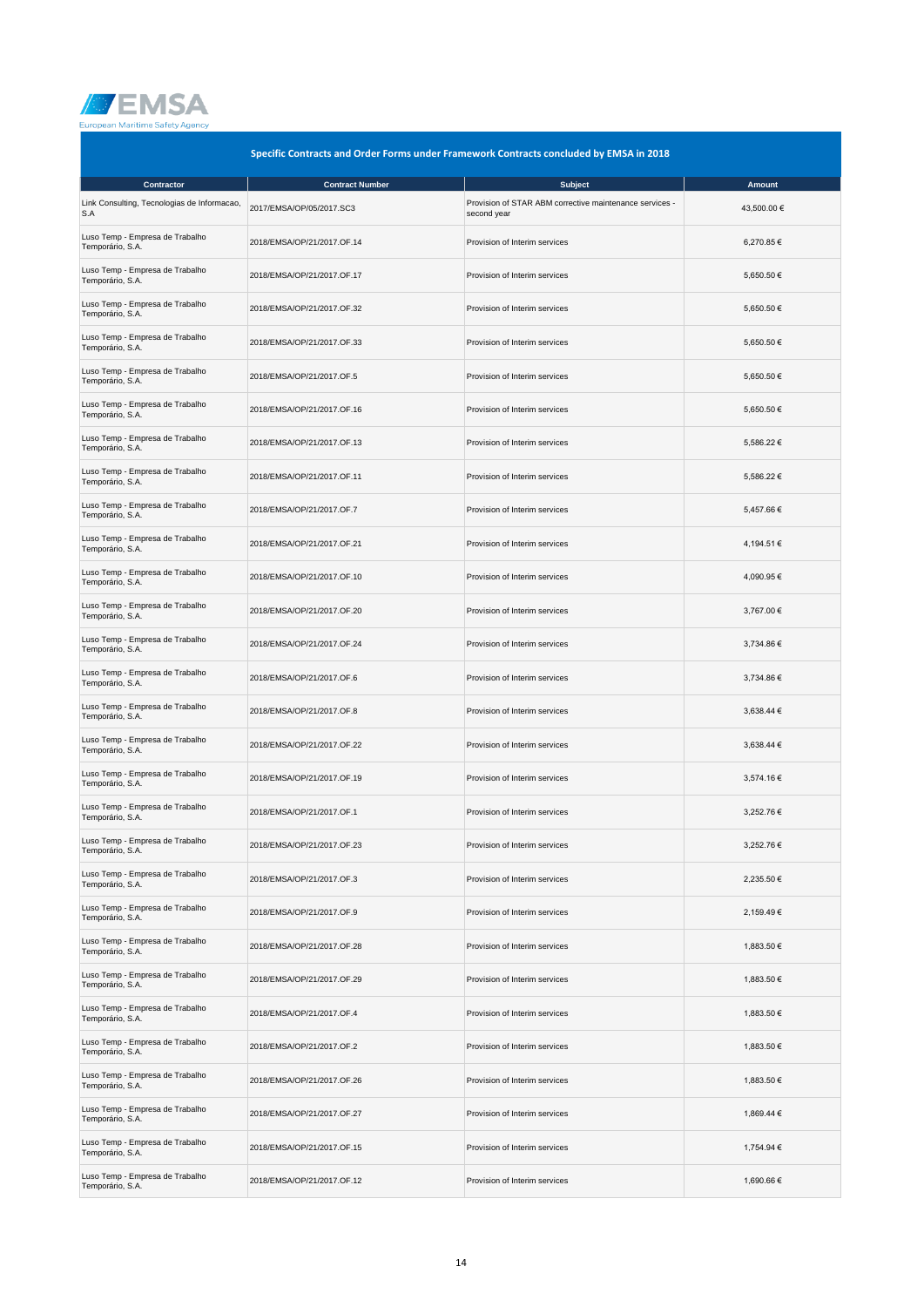

| Specific Contracts and Order Forms under Framework Contracts concluded by EMSA in 2018 |                            |                                                                             |              |
|----------------------------------------------------------------------------------------|----------------------------|-----------------------------------------------------------------------------|--------------|
| Contractor                                                                             | <b>Contract Number</b>     | <b>Subject</b>                                                              | Amount       |
| Luso Temp - Empresa de Trabalho<br>Temporário, S.A.                                    | 2018/EMSA/OP/21/2017.OF.18 | Provision of Interim services                                               | 1,433.54 €   |
| Luso Temp - Empresa de Trabalho<br>Temporário, S.A.                                    | 2018/EMSA/OP/21/2017.OF.25 | Provision of Interim services                                               | 1,112.14 €   |
| Luso Temp - Empresa de Trabalho<br>Temporário, S.A.                                    | 2018/EMSA/OP/21/2017.OF.30 | Provision of Interim services                                               | 941.75€      |
| Luso Temp - Empresa de Trabalho<br>Temporário, S.A.                                    | 2018/EMSA/OP/21/2017.OF.31 | Provision of Interim services                                               | 941.75€      |
| LuxSpace Sarl                                                                          | 2016/EMSA/OP/09/2016.SC12  | SAT-AIS data services Global data feed                                      | 660,000.00 € |
| LuxSpace Sarl                                                                          | 2016/EMSA/OP/09/2016.SC18  | Licenses for SAT-AIS data services - S2S PT                                 | 71,500.00 €  |
| LuxSpace Sarl                                                                          | 2016/EMSA/OP/09/2016.SC13  | Licenses for SAT-AIS data services                                          | 71,500.00 €  |
| LuxSpace Sarl                                                                          | 2016/EMSA/OP/09/2016.SC19  | Licenses for SAT-AIS data services - S2S IE                                 | 71,500.00 €  |
| LuxSpace Sarl                                                                          | 2016/EMSA/OP/09/2016.SC15  | Licenses for SAT-AIS data services                                          | 71,500.00 €  |
| LuxSpace Sarl                                                                          | 2016/EMSA/OP/09/2016.SC17  | Licenses for SAT-AIS data services - S2S PL - 2018-2019                     | 71,500.00 €  |
| LuxSpace Sarl                                                                          | 2016/EMSA/OP/09/2016.SC16  | Licenses for SAT-AIS data services                                          | 71,500.00 €  |
| LuxSpace Sarl                                                                          | 2016/EMSA/OP/09/2016.SC20  | Licenses for SAT-AIS data services - S2S DE                                 | 71,500.00 €  |
| LuxSpace Sarl                                                                          | 2016/EMSA/OP/09/2016.SC14  | Licenses for SAT-AIS data services                                          | 71,500.00 €  |
| LuxSpace Sarl                                                                          | 2016/EMSA/OP/09/2016.SC9   | Licenses for SAT-AIS data services - ENP Countries                          | 49,276.01 €  |
| LuxSpace Sarl                                                                          | 2016/EMSA/OP/09/2016.SC9   | Licenses for SAT-AIS data services - ENP Countries                          | 11,008.77 €  |
| Manuland Lda                                                                           | 2018/EMSA/NEG/11/2018.OF1  | Works in the cafeteria                                                      | 38,692.11 €  |
| Manuland Lda                                                                           | 2016/EMSA/NEG/18/2016.OF8  | Works inside building                                                       | 19,490.06 €  |
| Manuland Lda                                                                           | 2017/EMSA/NEG/20/2017.OF4  | Purchase of wall partitions and related services                            | 15,451.56 €  |
| Manuland Lda                                                                           | 2018/EMSA/NEG/11/2018.OF3  | Works in the building Dec 18                                                | 8,252.11 €   |
| Manuland Lda                                                                           | 2016/EMSA/NEG/18/2016.OF6  | Door in VIP cafeteria room for direct access to the terrace                 | 4,906.80 €   |
| Manuland Lda                                                                           | 2017/EMSA/NEG/20/2017.OF3  | Purchase of wall partitions and related services                            | 4,275.18 €   |
| Manuland Lda                                                                           | 2016/EMSA/NEG/18/2016.OF7  | Fixing of terrace wall                                                      | 3,511.90 €   |
| Manuland Lda                                                                           | 2018/EMSA/NEG/11/2018.OF2  | Additional works in EMSA cafeteria                                          | 2,615.20 €   |
| Manuland Lda                                                                           | 2017/EMSA/NEG/20/2017.OF5  | Purchase of wall partitions and related services                            | 1,620.71 €   |
| Manuland Lda                                                                           | 2018/EMSA/NEG/11/2018.OF4  | Acoustic isolation of offices                                               | 1,490.71 €   |
| Manutan Unipessoal Lda                                                                 | 2017/EMSA/NEG/20/2016.OF5  | Supply of logistic tools and equipment for Facility and<br>Logistics sector | 2,444.10 €   |
| Markleen Terra S.L.                                                                    | 2014/EMSA/NEG/32/2014.OF7  | Purchase of labels                                                          | 12,530.80 €  |
| Markleen Terra S.L.                                                                    | 2014/EMSA/NEG/32/2014.OF6  | Purchase of Labels to be fixed on Oil Pollution Response<br>Equipment       | 2,085.00 €   |
| Mazars                                                                                 | BUDG-15-PO-05_12.2018      | Audit of the annual accounts of EMSA                                        | 22,104.00 €  |
| Mazars                                                                                 | BUDG-15-PO-05_12.2019      | Audit of the annual accounts of EMSA                                        | 14,736.00 €  |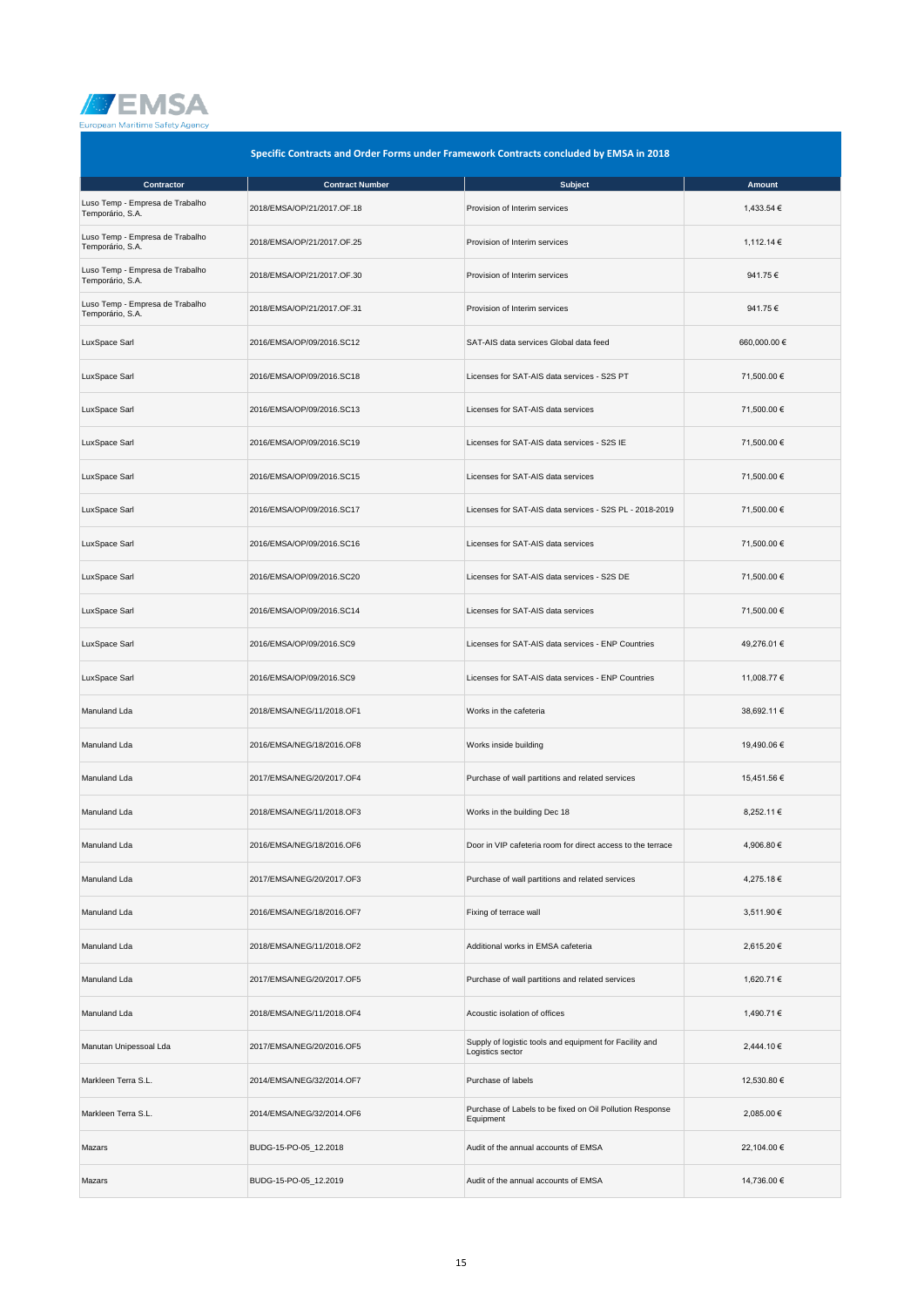

| Specific Contracts and Order Forms under Framework Contracts concluded by EMSA in 2018 |                                   |                                                                                                |                |
|----------------------------------------------------------------------------------------|-----------------------------------|------------------------------------------------------------------------------------------------|----------------|
| Contractor                                                                             | <b>Contract Number</b>            | <b>Subject</b>                                                                                 | Amount         |
| MCS Kick & Rush                                                                        | 2018/EMSA/OP/09/2018.LOT2.OF04    | Various branded items                                                                          | 6,898.85€      |
| <b>MCS Kick &amp; Rush</b>                                                             | 2018/EMSA/OP/09/2018.LOT2.OF02    | Various branded items                                                                          | 4,484.70 €     |
| MCS Kick & Rush                                                                        | 2018/EMSA/OP/09/2018.LOT2.OF03    | Various branded items                                                                          | 3,089.54 €     |
| <b>MCS Kick &amp; Rush</b>                                                             | 2018/EMSA/OP/09/2018.LOT2.OF05    | Branded items: bags and mousepads                                                              | 2,805.74 €     |
| <b>MCS Kick &amp; Rush</b>                                                             | 2014/EMSA/OP/19/2013.LOT2.OF33    | Branded promotional agenda and calendar 2019                                                   | 2,604.00 €     |
| MCS Kick & Rush                                                                        | 2014/EMSA/OP/19/2013.LOT2.OF35    | Purchase branded promotional items (pen drives)                                                | 1,935.00 €     |
| <b>MCS Kick &amp; Rush</b>                                                             | 2014/EMSA/OP/19/2013.LOT2.OF32    | Branded material: non woven bags                                                               | 1,520.00 €     |
| MCS Kick & Rush                                                                        | 2018/EMSA/OP/09/2018.LOT2.OF01    | Purchase of branded promotional items (folders)                                                | 1,130.24 €     |
| <b>MCS Kick &amp; Rush</b>                                                             | 2014/EMSA/OP/19/2013.LOT2.OF34    | Branded roll up stands                                                                         | 374.60€        |
| <b>MDA Geospatial Services</b>                                                         | 2016/EMSA/NEG/31/2015.SC32        | Radarsat licenses                                                                              | 2,500,000.00 € |
| <b>MDA Geospatial Services</b>                                                         | 2016/EMSA/NEG/31/2015.SC26        | Radarsat licenses                                                                              | 2,000,000.00 € |
| <b>MDA Geospatial Services</b>                                                         | 2016/EMSA/NEG/31/2015.SC30        | Radarsat licenses                                                                              | 1,600,000.00 € |
| <b>MDA Geospatial Services</b>                                                         | 2016/EMSA/NEG/31/2015.SC23        | Radarsat licenses                                                                              | 1,300,000.00 € |
| <b>MDA Geospatial Services</b>                                                         | 2016/EMSA/NEG/31/2015.SC27        | Radarsat licenses                                                                              | 1,200,000.00 € |
| <b>MDA Geospatial Services</b>                                                         | 2016/EMSA/NEG/31/2015.SC28        | Radarsat licenses                                                                              | 397,515.99 €   |
| <b>MDA Geospatial Services</b>                                                         | 2016/EMSA/NEG/31/2015.SC24        | Radarsat licenses                                                                              | 310,000.00 €   |
| <b>MDA Geospatial Services</b>                                                         | 2016/EMSA/NEG/31/2015.SC25        | Radarsat licenses                                                                              | 300,000.00 €   |
| <b>MDA Geospatial Services</b>                                                         | 2016/EMSA/NEG/31/2015.SC22        | Radarsat licenses                                                                              | 130,000.00 €   |
| <b>MDA Geospatial Services</b>                                                         | 2016/EMSA/NEG/31/2015.SC29        | Radarsat licenses                                                                              | 111,450.00 €   |
| <b>MDA Geospatial Services</b>                                                         | 2014/EMSA/OP/15/2013-5.MOD2.SC2.6 | Delivery of CSN services                                                                       | 55,000.00 €    |
| <b>MDA Geospatial Services</b>                                                         | 2016/EMSA/NEG/31/2015.SC31        | Radarsat licenses                                                                              | $0.00 \in$     |
| Median-Corretores de Seguros S.A.                                                      | 2015/EMSA/NEG/38/2015.OF6         | Trainee health insurance                                                                       | 520.00€        |
| Median-Corretores de Seguros S.A.                                                      | 2015/EMSA/NEG/38/2015.OF7         | Trainee health insurance                                                                       | 260.00€        |
| Microsoft NV/SA                                                                        | DI/7660 - TIER 3 - 2018-2019      | Premier Support                                                                                | 53,105.00 €    |
| Monte Dos Pensamentos Turismo Rural Lda                                                | 2017/EMSA/OP/07/2017.SC07         | Interpretation Service for 51st Administrative Board Meeting;<br>12-13/06/2018                 | 12,974.96 €    |
| Monte Dos Pensamentos Turismo Rural Lda                                                | 2017/EMSA/OP/07/2017.SC05         | Interpretation for the 50th Administrative Board Meeting 14-<br>15 March 2018                  | 12,830.80 €    |
| Monte Dos Pensamentos Turismo Rural Lda                                                | 2017/EMSA/OP/07/2017.SC10         | Interpretation Service for Extraordinary Administrative Board<br>Meeting; 26-27/09/2018        | 11,771.06 €    |
| Monte Dos Pensamentos Turismo Rural Lda                                                | 2017/EMSA/OP/07/2017.SC11         | Interpretation services for the 53rd Administrative Board<br>meeting 14-15 November 2018       | 11,736.29 €    |
| Monte Dos Pensamentos Turismo Rural Lda                                                | 2017/EMSA/OP/07/2017.SC12         | Flag State Inspectors Training, 12-16 November 2018                                            | 8,395.97 €     |
| Monte Dos Pensamentos Turismo Rural Lda                                                | 2017/EMSA/OP/07/2017.SC06         | Interpretation services EN-RUS - Training for flag states<br>inspectors; Lisbon; 12-16/03/2018 | 8,040.65 €     |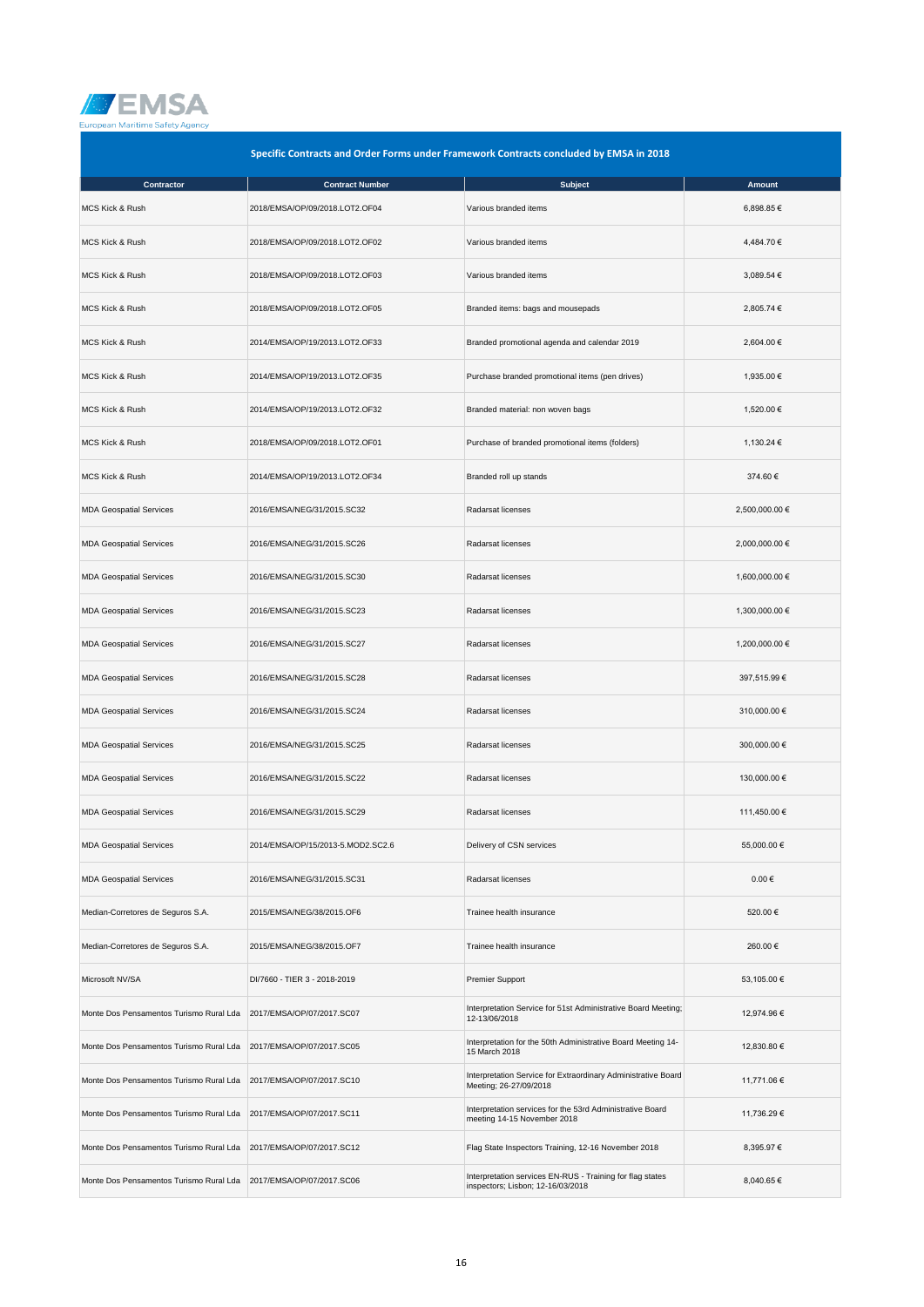

| Specific Contracts and Order Forms under Framework Contracts concluded by EMSA in 2018 |                                        |                                                                                                                |                |
|----------------------------------------------------------------------------------------|----------------------------------------|----------------------------------------------------------------------------------------------------------------|----------------|
| Contractor                                                                             | <b>Contract Number</b>                 | <b>Subject</b>                                                                                                 | <b>Amount</b>  |
| Monte Dos Pensamentos Turismo Rural Lda                                                | 2017/EMSA/OP/07/2017.SC03              | Interpretation Services FR-EN - Training for flag state<br>inspectors -Lisbon - 05-09/03/2018                  | 7,400.00 €     |
| Monte Dos Pensamentos Turismo Rural Lda                                                | 2017/EMSA/OP/07/2017.SC08              | Interpretation services EN-RUS - Training for monitoring<br>recognised organisations; Lisbon; 10-11/04/2018    | 4,374.00 €     |
| Monte Dos Pensamentos Turismo Rural Lda                                                | 2017/EMSA/OP/07/2017.SC13              | INTERPRETATION SERVICES FOR THE TRAINING ON<br>THE IMPLEMENTATION OF MLC 2006; LISBON; 30 - 31<br>JANUARY 2019 | 4,244.63 €     |
| Monte Dos Pensamentos Turismo Rural Lda                                                | 2017/EMSA/OP/07/2017.SC04              | Interpretation services FR-EN - Training on the<br>implementation of MLC; Lisbon; 20-21/03/2018                | 3,080.00 €     |
| Monte Dos Pensamentos Turismo Rural Lda                                                | 2017/EMSA/OP/07/2017.S09               | INTERPRETATION SERVICES FOR THE TRAINING ON<br>THE IMPLEMENTATION OF THE III CODE, LISBON, 19-<br>20/06/2018   | 3,080.00 €     |
| Monte Dos Pensamentos Turismo Rural Lda                                                | 2017/EMSA/OP/07/2017.S14               | Interpretation services for the training on civil liability for oil<br>pollution damage, lisbon, 12-13/12/2018 | 3,080.00 €     |
| New Naval Ltd                                                                          | 2017/EMSA/OP/10/2016.LOT2.SC1          | Purchase of 4 Spraying Arms with multiple nozzles for the<br><b>EAS Adriatic</b>                               | 62,612.80 €    |
| New Naval Ltd                                                                          | 2017/EMSA/OP/10/2016.LOT2.SC2          | Purchase of two portable dispersant system multiple nozzle<br><b>EAS North Sea</b>                             | 32,244.00 €    |
| New Naval Ltd                                                                          | 2017/EMSA/OP/10/2016.LOT2.SC3          | Purchase of two spraying arms with multiple nozzles for the<br>Black Sea on board vessel COSMOS                | 31,100.00 €    |
| New Naval Ltd                                                                          | 2017/EMSA/OP/10/2016.LOT2.SC4          | Purchase of one spraying arm with multiple nozzles for East<br>Mediterranean Petronav                          | 15,678.00 €    |
| <b>NORDIC Unmanned AS</b>                                                              | 2018/EMSA/OP/10/2018.LOT1.SC1          | MODULE 5-INTERFACING WITH RPAS DC                                                                              | 75,000.00 €    |
| <b>NORDIC Unmanned AS</b>                                                              | 2018/EMSA/OP/12/2018.SC1               | Integration of the RPAS capability in one of EMSA's OPR<br>vessel Partisan, France                             | 35,400.00 €    |
| <b>NORDIC Unmanned AS</b>                                                              | 2018/EMSA/OP/12/2018.SC2               | Lightweight RPAS for support operations from vessels Ria<br>de Vigo Spain                                      | 35,400.00 €    |
| NORDIC Unmanned AS                                                                     | 2018/EMSA/OP/10/2018.LOT1.SC3          | Mobilization alert and preparation - RPAS services-FRANCE                                                      | 10,000.00 €    |
| <b>NORDIC Unmanned AS</b>                                                              | 2018/EMSA/OP/10/2018.LOT1.SC2          | Module 1 -Mobilization alert and preparation - RPAS<br>services                                                | 10,000.00 €    |
| NRC Environmental Services (UK) Ltd                                                    | 2015/EMSA/NEG/8/2015.LOT1.SC3          | Renewal of EAS Standby phase for one year in the North<br>Sea area + additional insurance cover                | 269,651.83 €   |
| NRC Environmental Services (UK) Ltd                                                    | 2015/EMSA/NEG/8/2015.LOT1.SC4          | Additional Insurance for new equipment located in<br>warehouse of EAS North                                    | 5,280.75€      |
| NRC Environmental Services (UK) Ltd                                                    | 2015/EMSA/NEG/8/2015.LOT1.SC2          | Additional insurance for EMSA's equipment in warehouse<br>EAS North Sea from 15 March 2018 until 3 May 2018    | 24.64 €        |
| <b>OLEON NV</b>                                                                        | 2014/EMSA/OP/05/2014-1.OF7             | Purchase of Dispersants for the Black Sea area. To be<br>stored in Varna, Bulgaria                             | 548,370.00 €   |
| <b>OLEON NV</b>                                                                        | 2014/EMSA/OP/05/2014-1.OF8             | Purchase of dispersant (200T) EAS Adriatic                                                                     | 534,370.00 €   |
| Oracle Belgium                                                                         | DI/7590.S052                           | Maintanance of IT equipment                                                                                    | 15,353.52 €    |
| Oracle Belgium                                                                         | DI/7590.SC006                          | Oracle Customed fixed scope services                                                                           | 5,669.70€      |
| Oracle Portugal                                                                        | DI/7590.REF.86707&86800-2018 2019 2020 | <b>ULM Licenses and Capped</b>                                                                                 | 1,240,199.28 € |
| Oracle Portugal                                                                        | DI/7590 L011                           | IDM Licenses Suite Plus                                                                                        | 42,380.70 €    |
| Oracle Portugal                                                                        | DI/7590.L011                           | IDM Licenses Suite Plus                                                                                        | 37,678.30 €    |
| Ottavio Novella SpA                                                                    | 2017/EMSA/CPNEG/38/2016.SC4            | Additionnal insurance, person-day for maintenance and<br>equipment condition tests                             | 21,579.00 €    |
| Ottavio Novella SpA                                                                    | 2017/EMSA/CPNEG/38/2016.SC3            | Additional storage space and insurance coverage for<br>equipment in EAS South                                  | 14,744.56 €    |
| Ottavio Novella SpA                                                                    | 2017/EMSA/CPNEG/38/2016.SC2            | Additional insurance for equipment stored in the EMSA<br>stockpile                                             | 7,180.72 €     |
| Pavimentos Silva S.A.                                                                  | 2017/EMSA/NEG/34/2017.OF2              | Flooring solutions                                                                                             | 5,468.29 €     |
| PESA - Paulo Espírito Santo Amil &<br>Associados                                       | 2016/EMSA/NEG/58/2015.SC3              | Legal services for EMSA                                                                                        | 1,950.00 €     |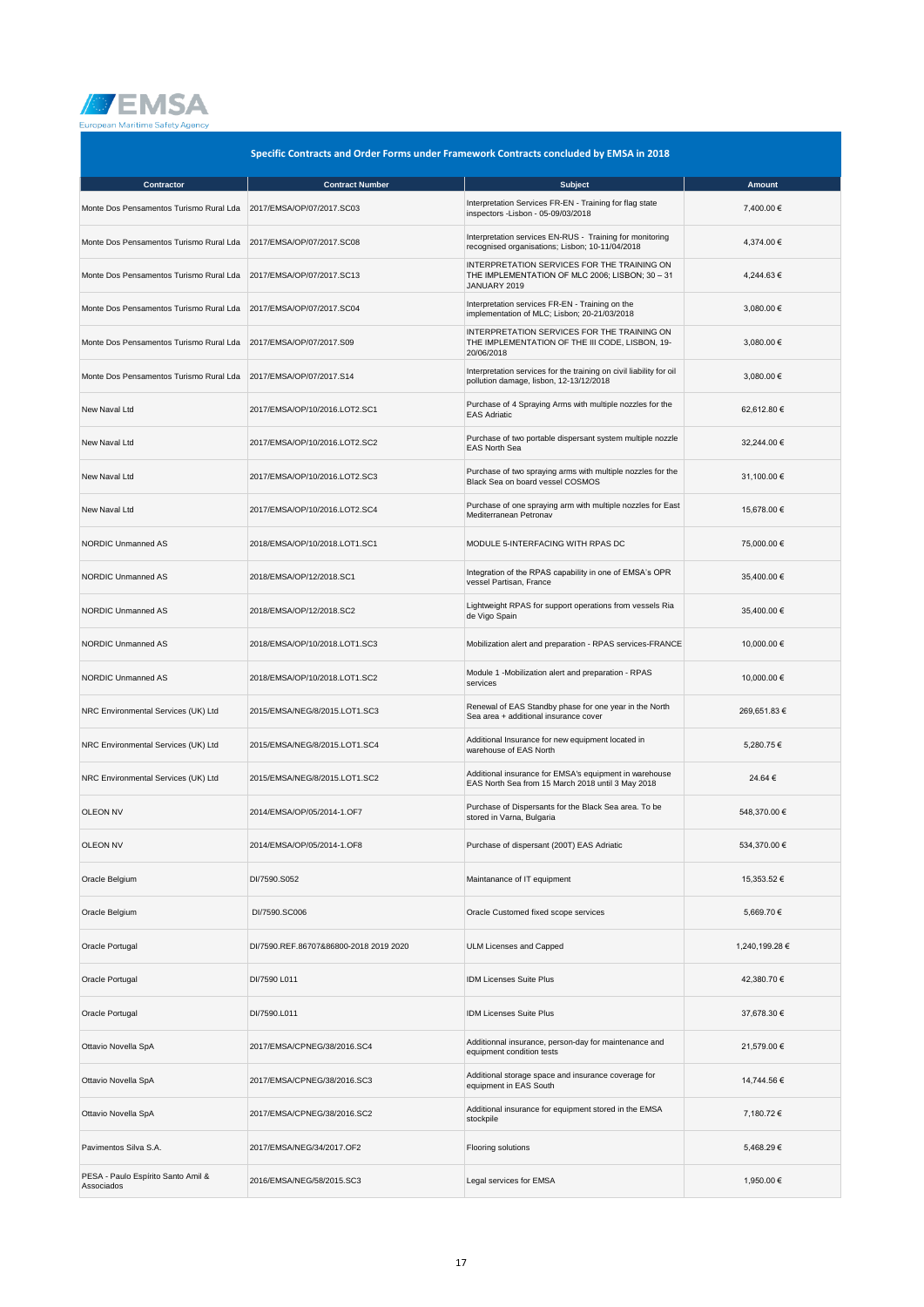

| Specific Contracts and Order Forms under Framework Contracts concluded by EMSA in 2018 |                                               |                                                                                  |             |  |
|----------------------------------------------------------------------------------------|-----------------------------------------------|----------------------------------------------------------------------------------|-------------|--|
| Contractor                                                                             | <b>Contract Number</b>                        | <b>Subject</b>                                                                   | Amount      |  |
| PMS - Pinheiro de Melo & Salgado Coffee<br>Solutions S.A.                              | 2018/EMSA/NEG/21/2018.OF1                     | 7 water dispensers for EMSA's kitchenettes, 2019 service                         | 1,596.00 €  |  |
| Pomilio Blumm SRL                                                                      | 2018/EMSA/OP/09/2018.LOT4.OF01                | EMSA integrated maritime services: animated graphics                             | 2,376.00 €  |  |
| Pomilio Blumm SRL                                                                      | 2018/EMSA/OP/09/2018.LOT4.OF02                | Sourcing of 100 maritime photos                                                  | 649.85€     |  |
| Pomilio Blumm SRL                                                                      | 2018/EMSA/OP/09/2018.LOT5.OF1                 | Integrated Maritime services- Animated Graphics                                  | 494.00€     |  |
| Portlingua - Professores e Tradutores Lda                                              | 2017/EMSA/OP/06/2017.LOT1.OF1.OF2.OF3.OF4.OF5 | Portuguese Language Training 2018                                                | 19,845.60 € |  |
| Push Safety Lda                                                                        | 2015/EMSA/NEG/40/2015.OF12                    | Personal protective equipment (PPE) for DEPT B                                   | 2,351.50 €  |  |
| Push Safety Lda                                                                        | 2015/EMSA/NEG/40/2015.OF16                    | PPE for B and stock                                                              | 1,796.00 €  |  |
| Push Safety Lda                                                                        | 2015/EMSA/NEG/40/2015.OF14                    | Calibration of gas monitors April 2018 I                                         | 1,050.00 €  |  |
| Push Safety Lda                                                                        | 2015/EMSA/NEG/40/2015.OF15                    | Supply of personal protective equipment (PPE)                                    | 1,046.25 €  |  |
| Push Safety Lda                                                                        | 2015/EMSA/NEG/40/2015.OF13                    | PURCHASE OF PPE DEPT B 1 kit                                                     | 206.00€     |  |
| Reisswolf SA                                                                           | 2016/EMSA/NEG/40/2016.OF4                     | Secure destruction of data carriers 2019                                         | 4,902.00 €  |  |
| Reisswolf SA                                                                           | 2016/EMSA/NEG/40/2016.OF3                     | Secure destruction of data carriers 2018                                         | 4,860.00 €  |  |
| RPS Group Inc. (Ex-Applied Science<br>Associates (ASA), Inc. (RPS ASA))                | 2012/EMSA/NEG/25/2012.SC5                     | Provision of remote assistance, maintenance and training<br>for DUET software    | 22,400.00 € |  |
| Rumos - Formação e Comunicação SA                                                      | 2015/EMSA/OP/02/2015.OF14                     | ICT TRAININGS SEPT TO DEC 2018                                                   | 14,555.00 € |  |
| Rumos - Formação e Comunicação SA                                                      | 2015/EMSA/OP/02/2015.OF15                     | ICT TRAINING - GEOSERVER - 7-9 NOV + ISO/IEC 27001<br>FOUNDATIONS 12-14 DEC 2018 | 8,820.00 €  |  |
| Rumos - Formação e Comunicação SA                                                      | 2015/EMSA/OP/02/2015.OF13                     | WORKSHOP TO USERS OF APPDYNAMICS                                                 | 2,760.00 €  |  |
| SAGIES - Segurança, Higiéne e Saúde no<br>Trabalho, S.A                                | 2018/EMSA/NEG/20/2018 OF 7                    | Annual medical visits 2019                                                       | 16,003.25 € |  |
| SAGIES - Segurança, Higiéne e Saúde no<br>Trabalho, S.A                                | 2018/EMSA/NEG/5/2018 OF5                      | Annual medical visits                                                            | 4,312.06 €  |  |
| SAGIES - Segurança, Higiéne e Saúde no<br>Trabalho, S.A                                | 2018/EMSA/NEG/20/2018 OF3                     | Medical advisor 2019                                                             | 2,298.40 €  |  |
| SAGIES - Segurança, Higiéne e Saúde no<br>Trabalho, S.A                                | 2018/EMSA/NEG/5/2018.OF2                      | Annual medical check ups                                                         | 2,184.50 €  |  |
| SAGIES - Segurança, Higiéne e Saúde no<br>Trabalho, S.A                                | 2018/EMSA/NEG/5/2018 OF4                      | medical avisor 2018                                                              | 2,033.20 €  |  |
| SAGIES - Segurança, Higiéne e Saúde no<br>Trabalho, S.A                                | 2018/EMSA/NEG/5/2018.OF1                      | Medical advisor                                                                  | 1,944.80 €  |  |
| SAGIES - Segurança, Higiéne e Saúde no<br>Trabalho, S.A                                | 2018/EMSA/NEG/20/2018 OF2                     | Annual medical visits 2018                                                       | 1,429.94 €  |  |
| SAGIES - Segurança, Higiéne e Saúde no<br>Trabalho, S.A                                | EMSA/14.FC.13.ADM.009.2.0.LOT2, OF 29         | Medical advisor 2018                                                             | 1,066.00 €  |  |
| SAGIES - Segurança, Higiéne e Saúde no<br>Trabalho, S.A                                | 2018/EMSA/NEG/20/2018 OF1                     | Medical advisor                                                                  | 530.40€     |  |
| SAGIES - Segurança, Higiéne e Saúde no<br>Trabalho, S.A                                | 2018/EMSA/NEG/5/2018 OF3                      | Annual medical check up                                                          | 175.54 €    |  |
| SAGIES - Segurança, Higiéne e Saúde no<br>Trabalho, S.A                                | 2018/EMSA/NEG/20/2018 OF 4                    | Annual medical visits 2019                                                       |             |  |
| Schiebel Aircraft GmbH                                                                 | 2018/EMSA/OP/10/2018.LOT2.SC1                 | Module 5- Interfacing RPAS services with RPAS DC                                 | 70,000.00 € |  |
| Schiebel Aircraft GmbH                                                                 | 2018/EMSA/OP/10/2018.LOT2.SC2                 | Module 1 -Mobilisation alert and preparation-EFCA                                | 13,500.00 € |  |
| Senilife Unipessoal Lda.                                                               | 2014/EMSA/NEG/17/2014.OF4                     | Training and defibrillator maintenance                                           | 700.00€     |  |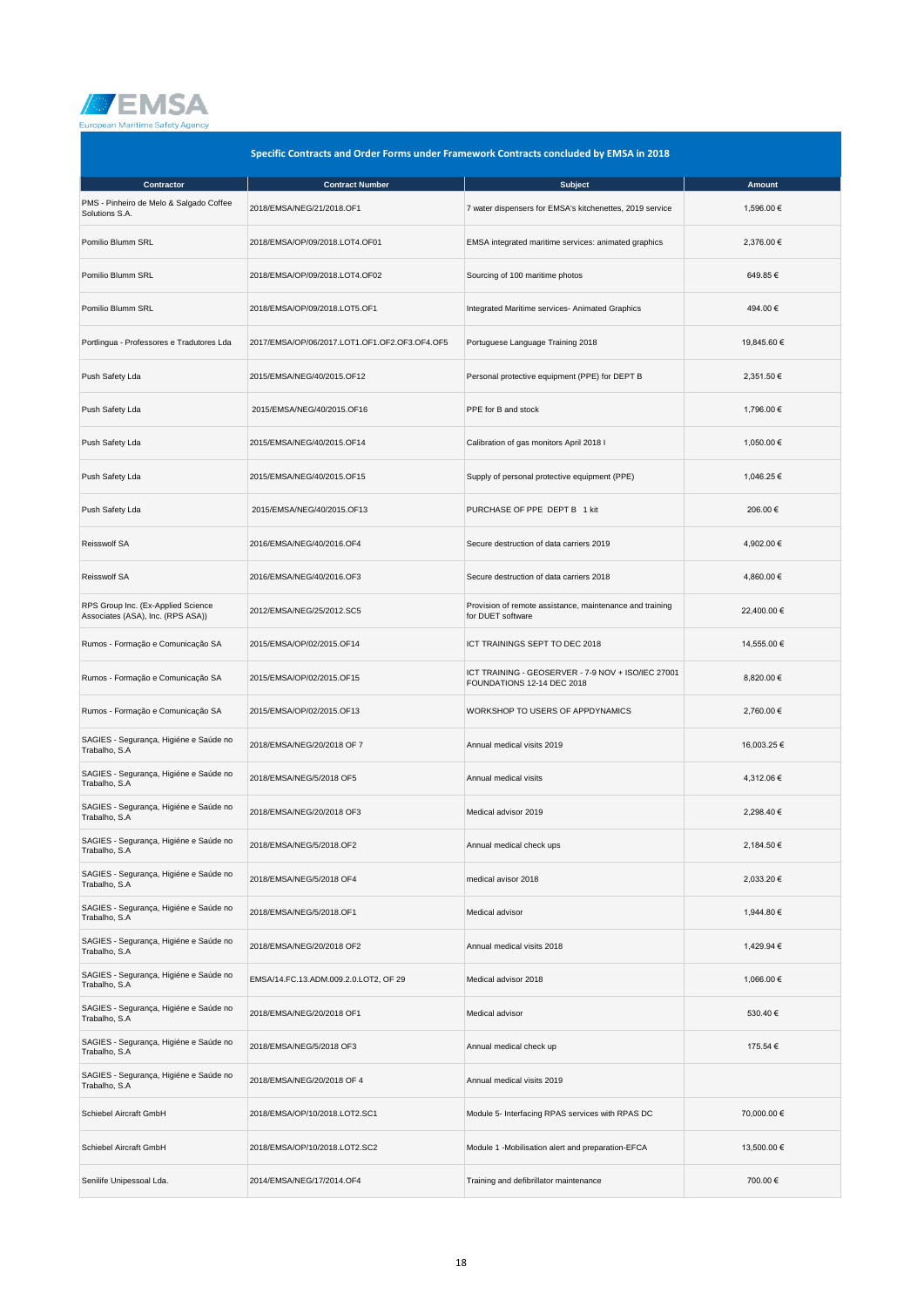

| Specific Contracts and Order Forms under Framework Contracts concluded by EMSA in 2018 |                                           |                                                                                                             |                |
|----------------------------------------------------------------------------------------|-------------------------------------------|-------------------------------------------------------------------------------------------------------------|----------------|
| Contractor                                                                             | <b>Contract Number</b>                    | <b>Subject</b>                                                                                              | Amount         |
| Sousa e Coimbra, Lda (CIAL - Centro de<br>Linguas)                                     | 2017/EMSA/OP/06/2017.LOT3.OF1.OF2.OF3     | German Language Training 2018                                                                               | 6,300.00 €     |
| Steelcase - Equipamentos de Escritório, S.A                                            | 2015/EMSA/OP/23/2015.OF10                 | Supply of furniture                                                                                         | 26,901.97 €    |
| Steelcase - Equipamentos de Escritório, S.A                                            | 2015/EMSA/OP/23/2015.OF11                 | Supply of furniture                                                                                         | 10,998.03 €    |
| Steelcase - Equipamentos de Escritório, S.A                                            | 2015/EMSA/OP/23/2015.OF9                  | Supply of furniture                                                                                         | 670.32€        |
| Tagus Consortium - Brandaid Unipessoal Lda<br>(Hamlet)                                 | 2014/EMSA/OP/19/2013.LOT1.OF66            | Copernicus Maritime Surveillance Service Product<br>Catalogue                                               | 7,190.00 €     |
| Tagus Consortium - Brandaid Unipessoal Lda<br>(Hamlet)                                 | 2014/EMSA/OP/19/2013.LOT1.OF65            | 750 technical reports "EMSA Facts & Figures"                                                                | 2,775.00 €     |
| Tagus Consortium - Brandaid Unipessoal Lda<br>(Hamlet)                                 | 2014/EMSA/OP/19/2013.LOT1.OF61            | SPD 2018                                                                                                    | 2,261.36 €     |
| Tagus Consortium - Brandaid Unipessoal Lda<br>(Hamlet)                                 | 2014/EMSA/OP/19/2013.LOT1.OF64            | 250 Pollution response services brochures                                                                   | 502.84 €       |
| Tagus Consortium - Brandaid Unipessoal Lda<br>(Hamlet)                                 | 2014/EMSA/OP/19/2013.LOT1.OF63            | Tri fold MAR-ICE + TRI FOLD MAR-CIS print                                                                   | 323.86 €       |
| Tagus Consortium - Brandaid Unipessoal Lda<br>(Hamlet)                                 | 2014/EMSA/OP/19/2013.LOT1.OF59            | Tri-fold leaflets Automated Behaviour Monitoring                                                            | 161.93€        |
| Tagus Consortium - Brandaid Unipessoal Lda<br>(Hamlet)                                 | 2014/EMSA/OP/19/2013.LOT1.OF62            | Tri-fold leaflets ABM (reprint)                                                                             | 161.93€        |
| Tagus Consortium - Brandaid Unipessoal Lda<br>(Hamlet)                                 | 2014/EMSA/OP/19/2013.LOT1.OF60            | 5 EMSA A0 posters                                                                                           | 100.00€        |
| Taitus Software Italia S.r.I                                                           | 2018/EMSA/SPNEG/1/2018 SC1                | Upgrade of SaVoir functionality                                                                             | 57,740.00 €    |
| TDGI Tecnologia de Gestão de Imóveis                                                   | 2017/EMSA/OP/08/2016.LOT1.SC6             | Cleaning services 1 April 2019 until 31 March 2020 April                                                    | 89,019.48 €    |
| TDGI Tecnologia de Gestão de Imóveis                                                   | 2017/EMSA/OP/08/2016.LOT1.SC4             | Cleaning services 2018/2019                                                                                 | 82,071.48 €    |
| TDGI Tecnologia de Gestão de Imóveis                                                   | 2017/EMSA/OP/08/2016.LOT1.OF5             | Cleaning of CAFETERIA (KITCHEN AREA) AND SPECIAL<br>CLEANING SERVICES ON CALL BASIS                         | 132.30 €       |
| <b>TEKEVER Autonomous Systems</b>                                                      | 2017/EMSA/OP/12/2016.SC5                  | RPAS Flight operations in Portugal                                                                          | 1,717,000.00 € |
| <b>TEKEVER Autonomous Systems</b>                                                      | 2016/EMSA/OP/06/2016.LOT1.SC5             | RPAS mobilization, on-site activities, missions Spain                                                       | 1,531,250.00 € |
| <b>TEKEVER Autonomous Systems</b>                                                      | 2016/EMSA/OP/06/2016.SC3.2                | RPAS availibility/reservation fees                                                                          | 706,250.00 €   |
| <b>TEKEVER Autonomous Systems</b>                                                      | 2017/EMSA/OP/12/2016.LOT2.SC3             | Aircraft availability /reservation fee                                                                      | 646,250.00 €   |
| <b>TEKEVER Autonomous Systems</b>                                                      | 2017/EMSA/OP/12/2016.LOT2.SC4             | Interfacing RPAS services with RPAS DC                                                                      | 25,000.00 €    |
| U&WE advertising spol s.r.o.                                                           | 2018/EMSA/OP/09/2018.LOT1.OF01            | Copernicus Maritime Surveillance Service Leaflets and Info<br>Sheets                                        | 1,675.00 €     |
| U&WE advertising spol s.r.o.                                                           | 2018/EMSA/OP/09/2018.LOT1.OF03            | Printing services                                                                                           | 1,275.30 €     |
| U&WE advertising spol s.r.o.                                                           | 2018/EMSA/OP/09/2018.LOT1.OF02            | various printing services                                                                                   | 1,176.61 €     |
| Unisys Europe Limited                                                                  | 2014/EMSA/OP/08/2014.SC8.2101             | Improvements to PCM and Shape                                                                               | 23,728.04 €    |
| Unisys Europe Limited                                                                  | 2014/EMSA/OP/08/2014.SC7                  | Sharepoint maintenance 2018                                                                                 | 5,538.12 €     |
| Unisys Europe Limited                                                                  | 2014/EMSA/OP/08/2014.SC8.2102             | Improvements to PCM and Shape                                                                               | $0.00\in$      |
| Urbanos Soluções S.A                                                                   | 2016/EMSA/NEG/16/2016.OF6                 | <b>EMSA Office relocation</b>                                                                               | 622.96€        |
| Ventura S.p.A                                                                          | 2017/EMSA/OP/19/2016.LOT1.1/01-X EMS.9725 | Travel and accommodation arrangements for participants<br>and external speakers in events organized in 2019 | 150,000.00 €   |
| Ventura S.p.A                                                                          | 2017/EMSA/OP/19/2016.LOT2 / EMS.9723      | Travel agency services for the Project Training for BS MoU<br><b>PSCOs</b>                                  | 27,000.00 €    |